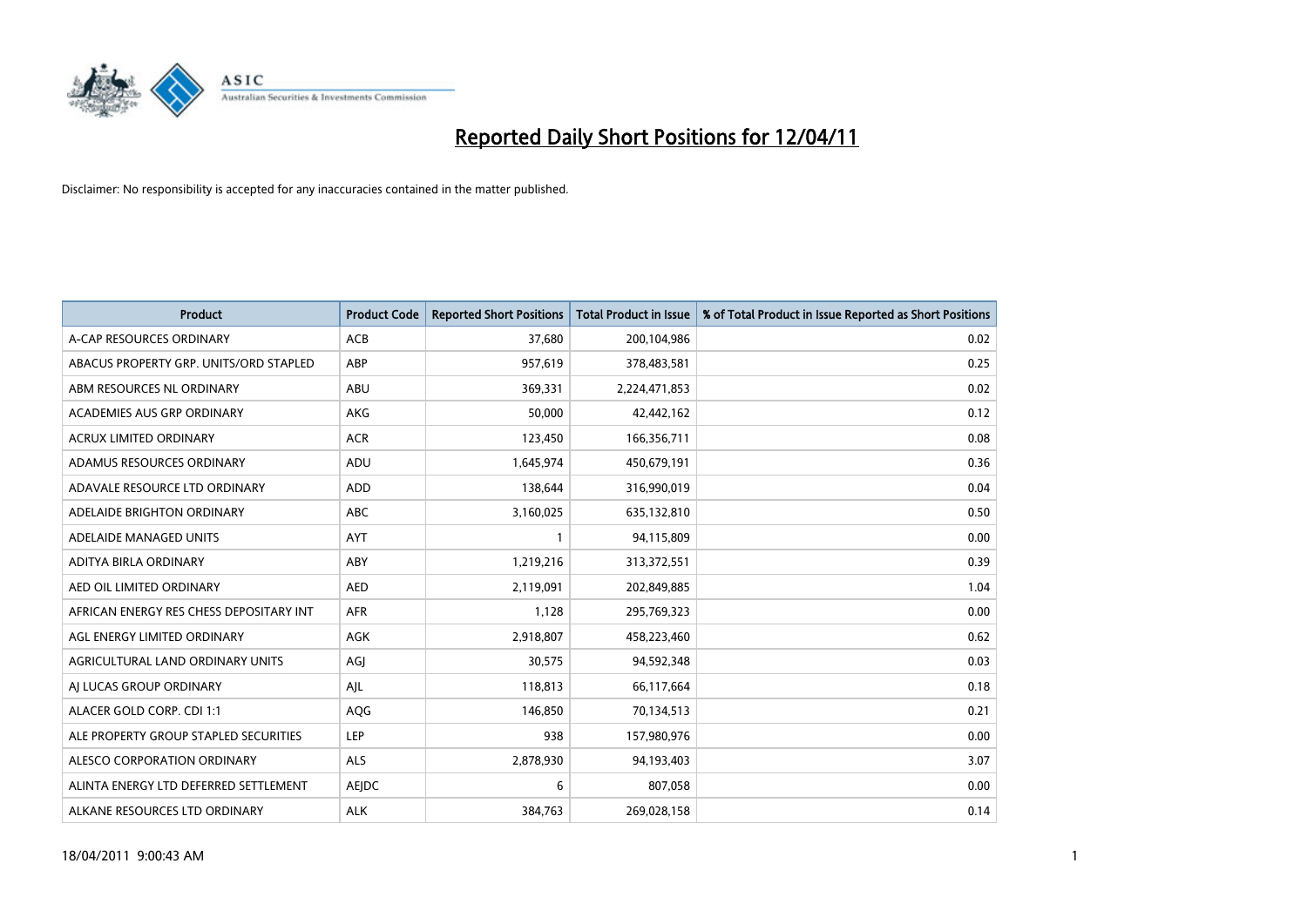

| <b>Product</b>                         | <b>Product Code</b> | <b>Reported Short Positions</b> | Total Product in Issue | % of Total Product in Issue Reported as Short Positions |
|----------------------------------------|---------------------|---------------------------------|------------------------|---------------------------------------------------------|
| ALLIANCE RESOURCES ORDINARY            | AGS                 | 135,864                         | 341,172,309            | 0.04                                                    |
| ALLIED GOLD LIMITED ORDINARY           | <b>ALD</b>          | 1,295,908                       | 1,042,206,569          | 0.12                                                    |
| ALUMINA LIMITED ORDINARY               | <b>AWC</b>          | 25,776,318                      | 2,440,196,187          | 1.05                                                    |
| AMADEUS ENERGY ORDINARY                | AMU                 | 454,000                         | 300,288,855            | 0.15                                                    |
| AMALGAMATED HOLDINGS ORDINARY          | <b>AHD</b>          | 11,731                          | 157,458,568            | 0.01                                                    |
| AMCOM TELECOMM, ORDINARY               | <b>AMM</b>          | 30,543                          | 716,812,103            | 0.00                                                    |
| AMCOR LIMITED ORDINARY                 | <b>AMC</b>          | 8,297,311                       | 1,227,383,880          | 0.66                                                    |
| AMP LIMITED ORDINARY                   | AMP                 | 5,261,926                       | 2,789,686,764          | 0.18                                                    |
| AMPELLA MINING ORDINARY                | <b>AMX</b>          | 240,247                         | 203,285,108            | 0.11                                                    |
| ANGLOGOLD ASHANTI CDI 5:1              | AGG                 | 4                               | 89,207,765             | 0.00                                                    |
| ANSELL LIMITED ORDINARY                | <b>ANN</b>          | 3,812,173                       | 133,007,903            | 2.88                                                    |
| ANTARES ENERGY LTD ORDINARY            | <b>AZZ</b>          | 101,632                         | 283,000,000            | 0.04                                                    |
| ANZ BANKING GRP LTD ORDINARY           | ANZ                 | 6,119,662                       | 2,596,414,163          | 0.22                                                    |
| APA GROUP STAPLED SECURITIES           | <b>APA</b>          | 5,565,703                       | 556,193,951            | 1.00                                                    |
| APEX MINERALS NL ORDINARY              | <b>AXM</b>          | 885,146                         | 5,550,243,713          | 0.02                                                    |
| APN EUROPEAN RETAIL UNITS STAPLED SEC. | <b>AEZ</b>          | 11,832                          | 544,910,660            | 0.00                                                    |
| APN NEWS & MEDIA ORDINARY              | <b>APN</b>          | 20,208,651                      | 618,568,292            | 3.28                                                    |
| AQUARIUS PLATINUM. ORDINARY            | <b>AOP</b>          | 2,664,019                       | 463,266,640            | 0.55                                                    |
| AQUILA RESOURCES ORDINARY              | <b>AQA</b>          | 3,480,428                       | 374,323,124            | 0.94                                                    |
| ARAFURA RESOURCE LTD ORDINARY          | <b>ARU</b>          | 5,018,648                       | 367,930,342            | 1.38                                                    |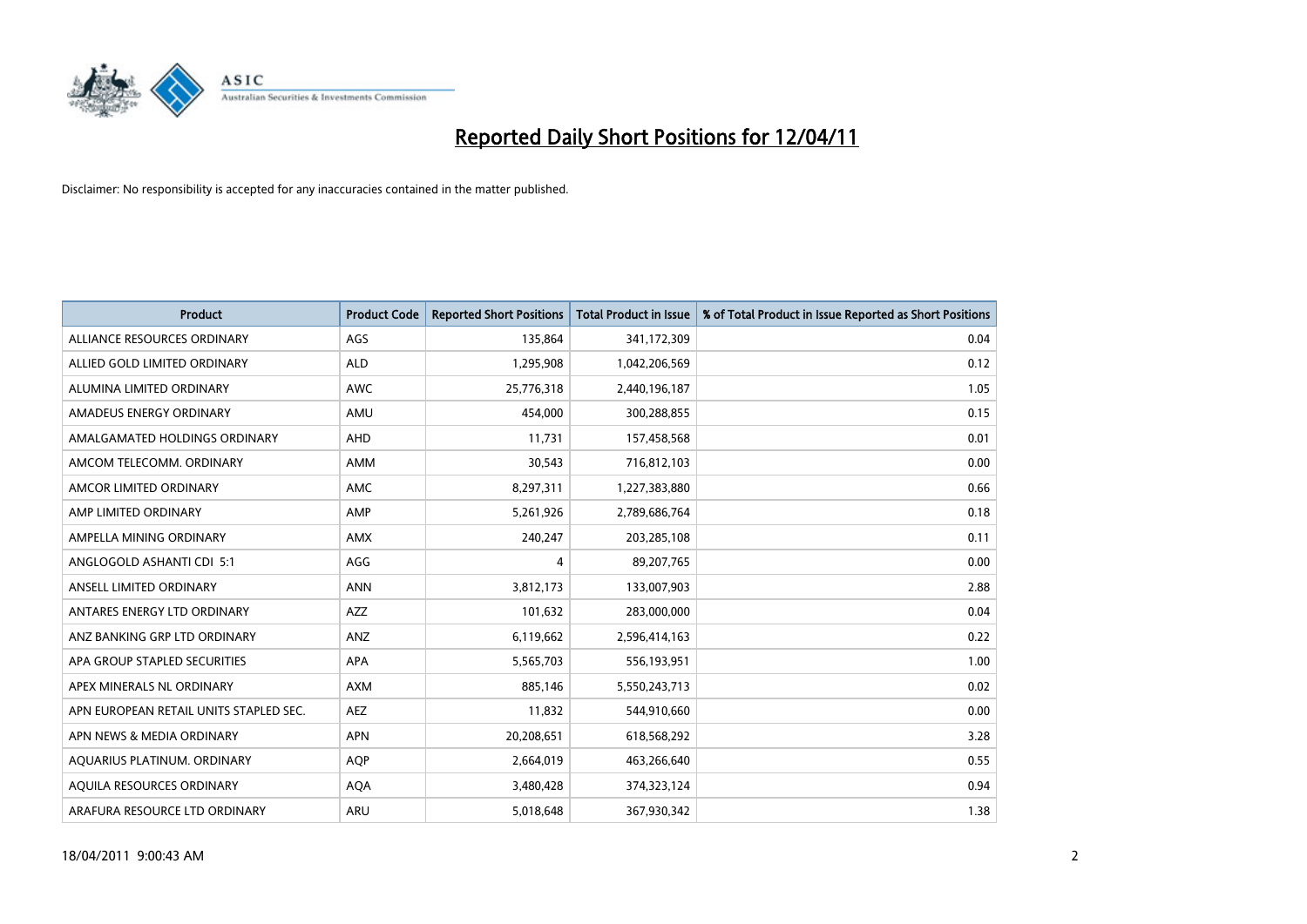

| <b>Product</b>                          | <b>Product Code</b> | <b>Reported Short Positions</b> | <b>Total Product in Issue</b> | % of Total Product in Issue Reported as Short Positions |
|-----------------------------------------|---------------------|---------------------------------|-------------------------------|---------------------------------------------------------|
| ARB CORPORATION ORDINARY                | <b>ARP</b>          | 7,794                           | 72,481,302                    | 0.00                                                    |
| ARDENT LEISURE GROUP STAPLED SECURITIES | AAD                 | 390,969                         | 318,147,978                   | 0.10                                                    |
| ARISTOCRAT LEISURE ORDINARY             | ALL                 | 31,378,853                      | 536,480,307                   | 5.86                                                    |
| ASCIANO LIMITED ORDINARY                | <b>AIO</b>          | 11,314,899                      | 2,926,103,883                 | 0.38                                                    |
| ASG GROUP LIMITED ORDINARY              | <b>ASZ</b>          | 16,669                          | 168,247,718                   | 0.01                                                    |
| ASPEN GROUP ORD/UNITS STAPLED           | <b>APZ</b>          | 1,100,825                       | 592,674,670                   | 0.17                                                    |
| ASPIRE MINING LTD ORDINARY              | <b>AKM</b>          | 65,198                          | 535,971,483                   | 0.02                                                    |
| ASTON RES LTD ORDINARY                  | <b>AZT</b>          | 218,833                         | 204,527,604                   | 0.11                                                    |
| ASTRO JAP PROP GROUP STAPLED SECURITIES | AJA                 | 46,214                          | 58,445,002                    | 0.08                                                    |
| ASX LIMITED ORDINARY                    | ASX                 | 1,069,413                       | 175,136,729                   | 0.62                                                    |
| ATLANTIC LIMITED ORDINARY               | ATI                 | 551,917                         | 112,790,281                   | 0.49                                                    |
| ATLAS IRON LIMITED ORDINARY             | <b>AGO</b>          | 2,289,282                       | 815,689,044                   | 0.27                                                    |
| AURORA MINERALS LTD ORDINARY            | <b>ARM</b>          | 899                             | 104,167,499                   | 0.00                                                    |
| <b>AURORA OIL &amp; GAS ORDINARY</b>    | <b>AUT</b>          | 107,681                         | 403,687,342                   | 0.02                                                    |
| AUSDRILL LIMITED ORDINARY               | ASL                 | 1,650,688                       | 263,133,904                   | 0.62                                                    |
| AUSENCO LIMITED ORDINARY                | AAX                 | 3,367,917                       | 122,987,022                   | 2.73                                                    |
| AUSTAL LIMITED ORDINARY                 | ASB                 | 159,613                         | 188,069,638                   | 0.08                                                    |
| AUSTAR UNITED ORDINARY                  | <b>AUN</b>          | 1,524,326                       | 1,271,389,658                 | 0.11                                                    |
| AUSTBROKERS HOLDINGS ORDINARY           | <b>AUB</b>          | 2                               | 54,339,433                    | 0.00                                                    |
| AUSTIN ENGINEERING ORDINARY             | <b>ANG</b>          | 9,469                           | 71,714,403                    | 0.01                                                    |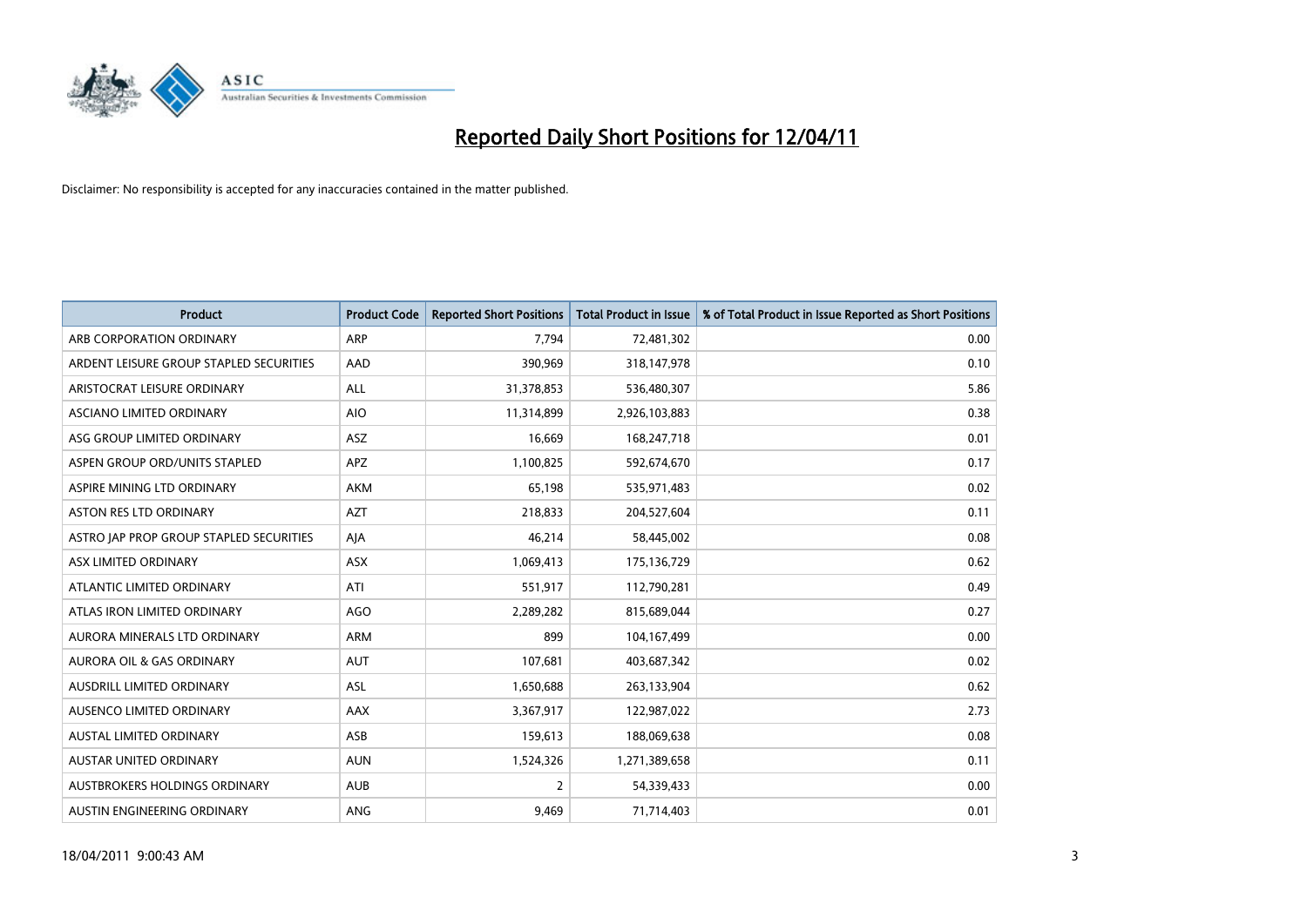

| <b>Product</b>                       | <b>Product Code</b> | <b>Reported Short Positions</b> | Total Product in Issue | % of Total Product in Issue Reported as Short Positions |
|--------------------------------------|---------------------|---------------------------------|------------------------|---------------------------------------------------------|
| <b>AUSTRALAND ASSETS ASSETS</b>      | <b>AAZPB</b>        | 1,168                           | 2,750,000              | 0.04                                                    |
| AUSTRALAND PROPERTY STAPLED SECURITY | <b>ALZ</b>          | 698,122                         | 576,846,597            | 0.10                                                    |
| AUSTRALIAN AGRICULT, ORDINARY        | AAC                 | 4,458,870                       | 264,264,459            | 1.67                                                    |
| AUSTRALIAN EDUCATION UNITS           | <b>AEU</b>          | 625,000                         | 134,973,383            | 0.46                                                    |
| AUSTRALIAN INFRASTR, UNITS/ORDINARY  | <b>AIX</b>          | 663,356                         | 620,733,944            | 0.11                                                    |
| AUSTRALIAN MINES LTD ORDINARY        | <b>AUZ</b>          | 1,400,000                       | 576,910,315            | 0.24                                                    |
| AUSTRALIAN PHARM, ORDINARY           | API                 | 2,045,834                       | 488,115,883            | 0.41                                                    |
| <b>AUTOMOTIVE HOLDINGS ORDINARY</b>  | <b>AHE</b>          | 58,755                          | 226,387,577            | 0.02                                                    |
| AVEXA LIMITED ORDINARY               | <b>AVX</b>          | 243,657                         | 847,688,779            | 0.03                                                    |
| AWE LIMITED ORDINARY                 | <b>AWE</b>          | 2,728,976                       | 521,871,941            | 0.53                                                    |
| AZUMAH RESOURCES ORDINARY            | <b>AZM</b>          | 70,322                          | 272,696,055            | 0.03                                                    |
| <b>BANDANNA ENERGY ORDINARY</b>      | <b>BND</b>          | 118,205                         | 426,515,482            | 0.03                                                    |
| BANK OF QUEENSLAND. ORDINARY         | <b>BOQ</b>          | 3,106,835                       | 222,072,957            | 1.37                                                    |
| <b>BANNERMAN RESOURCES ORDINARY</b>  | <b>BMN</b>          | 12,702                          | 234,435,934            | 0.01                                                    |
| <b>BASS STRAIT OIL CO ORDINARY</b>   | <b>BAS</b>          | 1,482                           | 291,030,250            | 0.00                                                    |
| BATHURST RESOURCES ORDINARY          | <b>BTU</b>          | 5,947,503                       | 613,741,330            | 0.96                                                    |
| <b>BAUXITE RESOURCE LTD ORDINARY</b> | <b>BAU</b>          | 96,297                          | 235,379,896            | 0.04                                                    |
| <b>BC IRON LIMITED ORDINARY</b>      | <b>BCI</b>          | 13,144                          | 94,361,000             | 0.02                                                    |
| <b>BEACH ENERGY LIMITED ORDINARY</b> | <b>BPT</b>          | 1,249,705                       | 1,099,021,290          | 0.12                                                    |
| BEADELL RESOURCE LTD ORDINARY        | <b>BDR</b>          | 1,308,963                       | 622,147,828            | 0.20                                                    |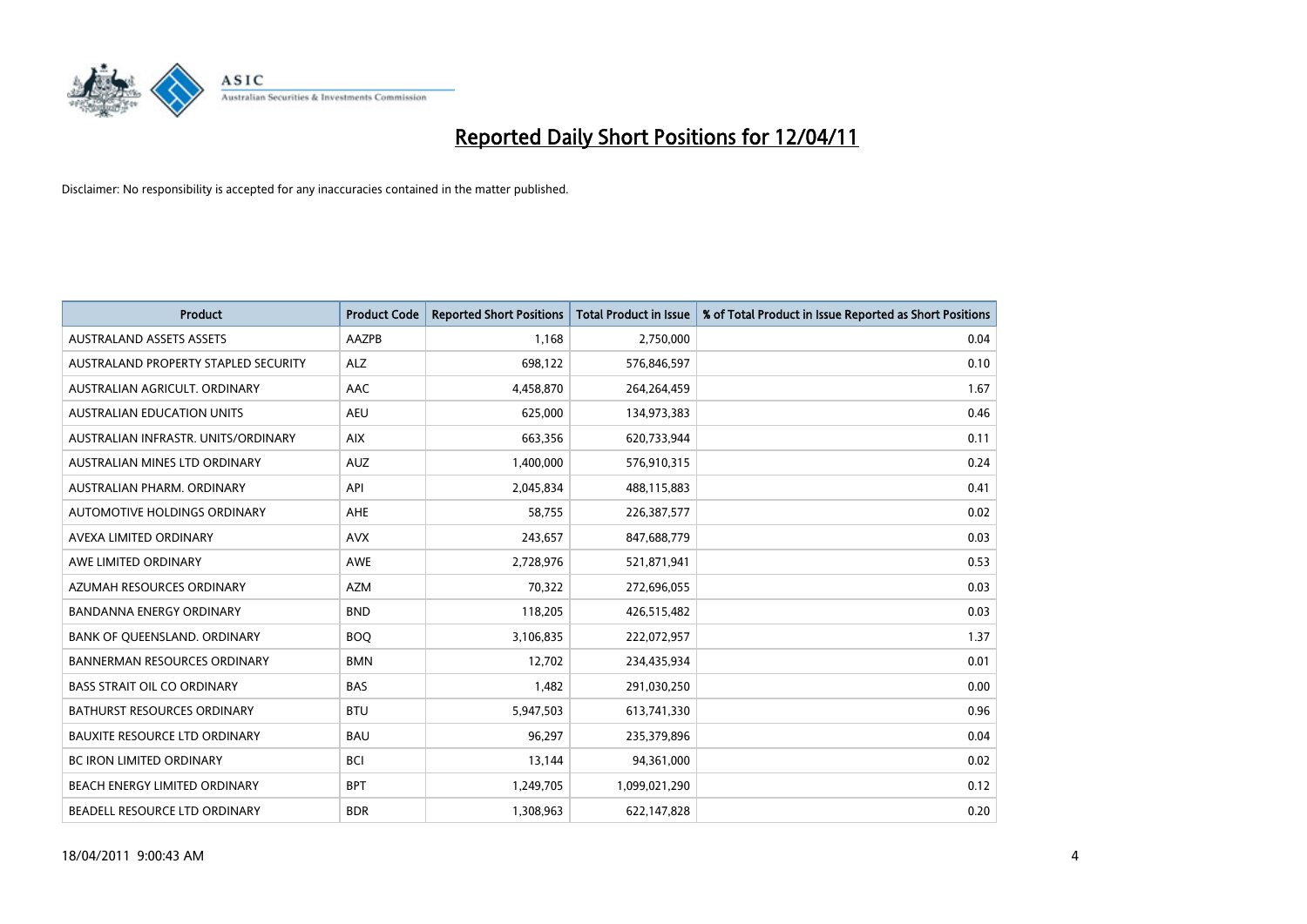

| <b>Product</b>                       | <b>Product Code</b> | <b>Reported Short Positions</b> | <b>Total Product in Issue</b> | % of Total Product in Issue Reported as Short Positions |
|--------------------------------------|---------------------|---------------------------------|-------------------------------|---------------------------------------------------------|
| BENDIGO AND ADELAIDE ORDINARY        | <b>BEN</b>          | 6,599,183                       | 360,048,771                   | 1.82                                                    |
| BERKELEY RESOURCES ORDINARY          | <b>BKY</b>          | 205,586                         | 174,298,273                   | 0.10                                                    |
| BETASHARES ASX FIN ETF UNITS         | <b>OFN</b>          | 28,500                          | 4,509,251                     | 0.63                                                    |
| BETASHARES ASX RES ETF UNITS         | <b>ORE</b>          | 198,220                         | 4,519,432                     | 4.39                                                    |
| BETASHARES US DOLLAR ETF UNITS       | <b>USD</b>          | 3,000                           | 5,253,661                     | 0.06                                                    |
| <b>BHP BILLITON LIMITED ORDINARY</b> | <b>BHP</b>          | 45,690,516                      | 3,356,081,497                 | 1.32                                                    |
| <b>BILLABONG ORDINARY</b>            | <b>BBG</b>          | 13,282,549                      | 253,613,826                   | 5.24                                                    |
| <b>BIOTA HOLDINGS ORDINARY</b>       | <b>BTA</b>          | 2,164,341                       | 181,417,556                   | 1.20                                                    |
| <b>BISALLOY STEEL ORDINARY</b>       | <b>BIS</b>          | 84,480                          | 216,455,965                   | 0.04                                                    |
| BKI INVESTMENT LTD ORDINARY          | BKI                 | 508                             | 422,863,407                   | 0.00                                                    |
| <b>BLACKTHORN RESOURCES ORDINARY</b> | <b>BTR</b>          | 35,848                          | 106,885,300                   | 0.03                                                    |
| <b>BLUESCOPE STEEL LTD ORDINARY</b>  | <b>BSL</b>          | 30,807,318                      | 1,842,207,385                 | 1.67                                                    |
| <b>BOART LONGYEAR ORDINARY</b>       | <b>BLY</b>          | 4,545,367                       | 461,163,412                   | 0.99                                                    |
| <b>BOOM LOGISTICS ORDINARY</b>       | <b>BOL</b>          | 337,999                         | 461,500,712                   | 0.07                                                    |
| <b>BORAL LIMITED, ORDINARY</b>       | <b>BLD</b>          | 28,906,164                      | 729,925,990                   | 3.92                                                    |
| BOTSWANA METALS LTD ORDINARY         | <b>BML</b>          | 7,000                           | 143,717,013                   | 0.00                                                    |
| <b>BOW ENERGY LIMITED ORDINARY</b>   | <b>BOW</b>          | 2,981,490                       | 348,972,041                   | 0.85                                                    |
| <b>BRADKEN LIMITED ORDINARY</b>      | <b>BKN</b>          | 1,265,182                       | 142,829,226                   | 0.87                                                    |
| <b>BRAMBLES LIMITED ORDINARY</b>     | <b>BXB</b>          | 15,434,973                      | 1,451,254,346                 | 1.02                                                    |
| <b>BREVILLE GROUP LTD ORDINARY</b>   | <b>BRG</b>          | 2,820                           | 129,995,322                   | 0.00                                                    |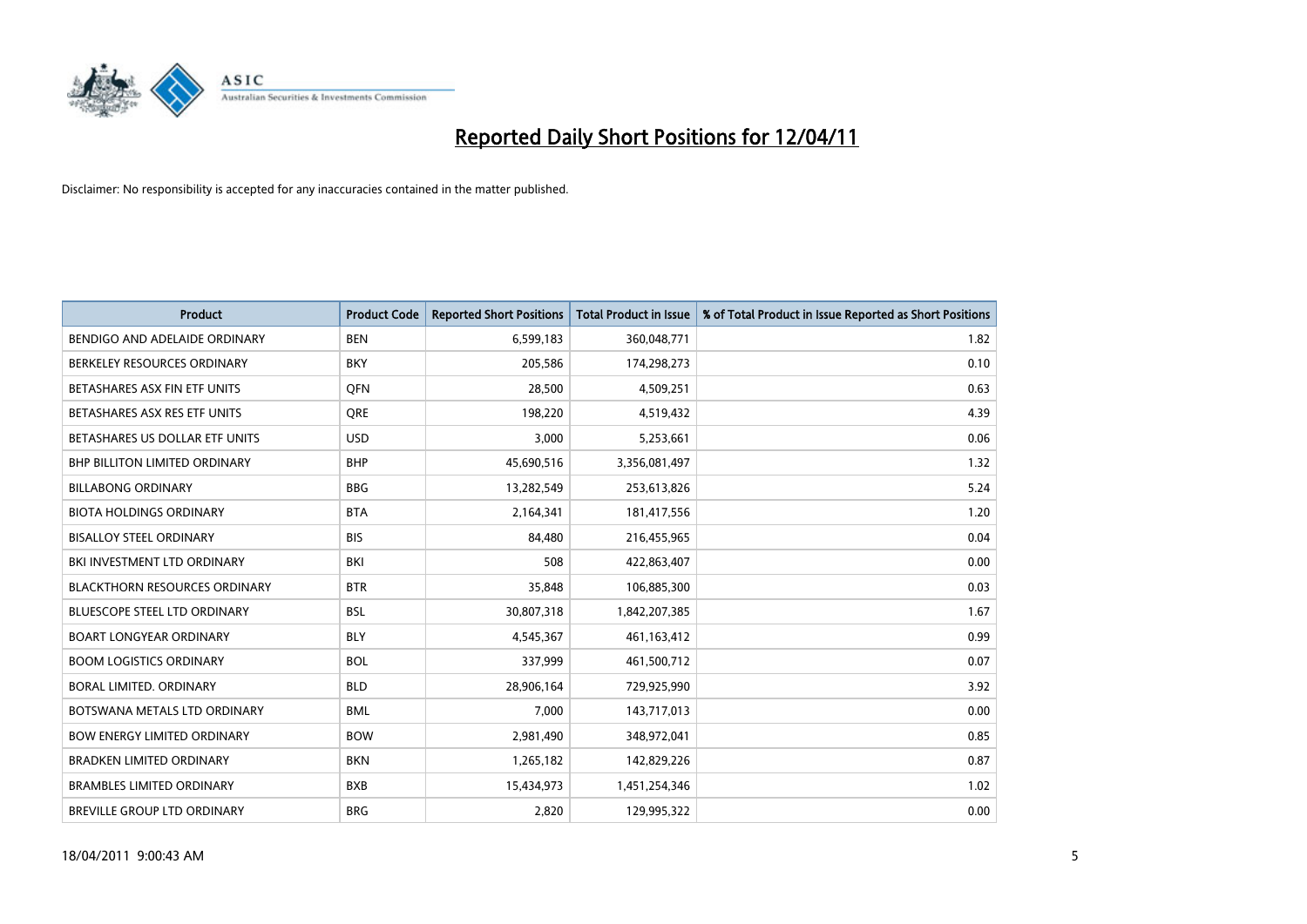

| Product                               | <b>Product Code</b> | <b>Reported Short Positions</b> | <b>Total Product in Issue</b> | % of Total Product in Issue Reported as Short Positions |
|---------------------------------------|---------------------|---------------------------------|-------------------------------|---------------------------------------------------------|
| <b>BRICKWORKS LIMITED ORDINARY</b>    | <b>BKW</b>          | 14,370                          | 147,567,333                   | 0.01                                                    |
| <b>BROCKMAN RESOURCES ORDINARY</b>    | <b>BRM</b>          | 67,515                          | 144,803,151                   | 0.05                                                    |
| BT INVESTMENT MNGMNT ORDINARY         | <b>BTT</b>          | 554,785                         | 160,000,000                   | 0.35                                                    |
| <b>BURU ENERGY ORDINARY</b>           | <b>BRU</b>          | 7,733,251                       | 182,780,549                   | 4.24                                                    |
| <b>BWP TRUST ORDINARY UNITS</b>       | <b>BWP</b>          | 314,223                         | 520,012,793                   | 0.05                                                    |
| CABCHARGE AUSTRALIA ORDINARY          | CAB                 | 1,041,300                       | 120,437,014                   | 0.86                                                    |
| CALTEX AUSTRALIA ORDINARY             | <b>CTX</b>          | 5,428,909                       | 270,000,000                   | 2.00                                                    |
| <b>CAMPBELL BROTHERS ORDINARY</b>     | CPB                 | 133,632                         | 67,503,411                    | 0.20                                                    |
| CAPE LAMBERT RES LTD ORDINARY         | <b>CFE</b>          | 1,209,185                       | 571,849,603                   | 0.21                                                    |
| <b>CARBON ENERGY ORDINARY</b>         | <b>CNX</b>          | 704.086                         | 698,517,858                   | 0.09                                                    |
| <b>CARDNO LIMITED ORDINARY</b>        | CDD                 | 1,072                           | 106,840,756                   | 0.00                                                    |
| CARNARVON PETROLEUM ORDINARY          | <b>CVN</b>          | 5,064,502                       | 687,820,634                   | 0.72                                                    |
| <b>CARNEGIE WAVE ENERGY ORDINARY</b>  | <b>CWE</b>          | 83,000                          | 859,087,627                   | 0.01                                                    |
| <b>CARPATHIAN RESOURCES ORDINARY</b>  | <b>CPN</b>          | 75,000                          | 265,533,501                   | 0.03                                                    |
| CARPENTARIA EXP. LTD ORDINARY         | CAP                 | 9,777                           | 98,741,301                    | 0.01                                                    |
| CARSALES.COM LTD ORDINARY             | <b>CRZ</b>          | 3,080,853                       | 234,338,300                   | 1.31                                                    |
| CASH CONVERTERS ORD/DIV ACCESS        | CCV                 | 68,191                          | 379,761,025                   | 0.01                                                    |
| <b>CASPIAN OIL &amp; GAS ORDINARY</b> | <b>CIG</b>          | 50,000                          | 1,331,500,513                 | 0.00                                                    |
| CATALPA RESOURCES ORDINARY            | CAH                 | 138,956                         | 177,954,355                   | 0.08                                                    |
| <b>CEC GROUP LIMITED ORDINARY</b>     | <b>CEG</b>          | 1,750                           | 79,662,662                    | 0.00                                                    |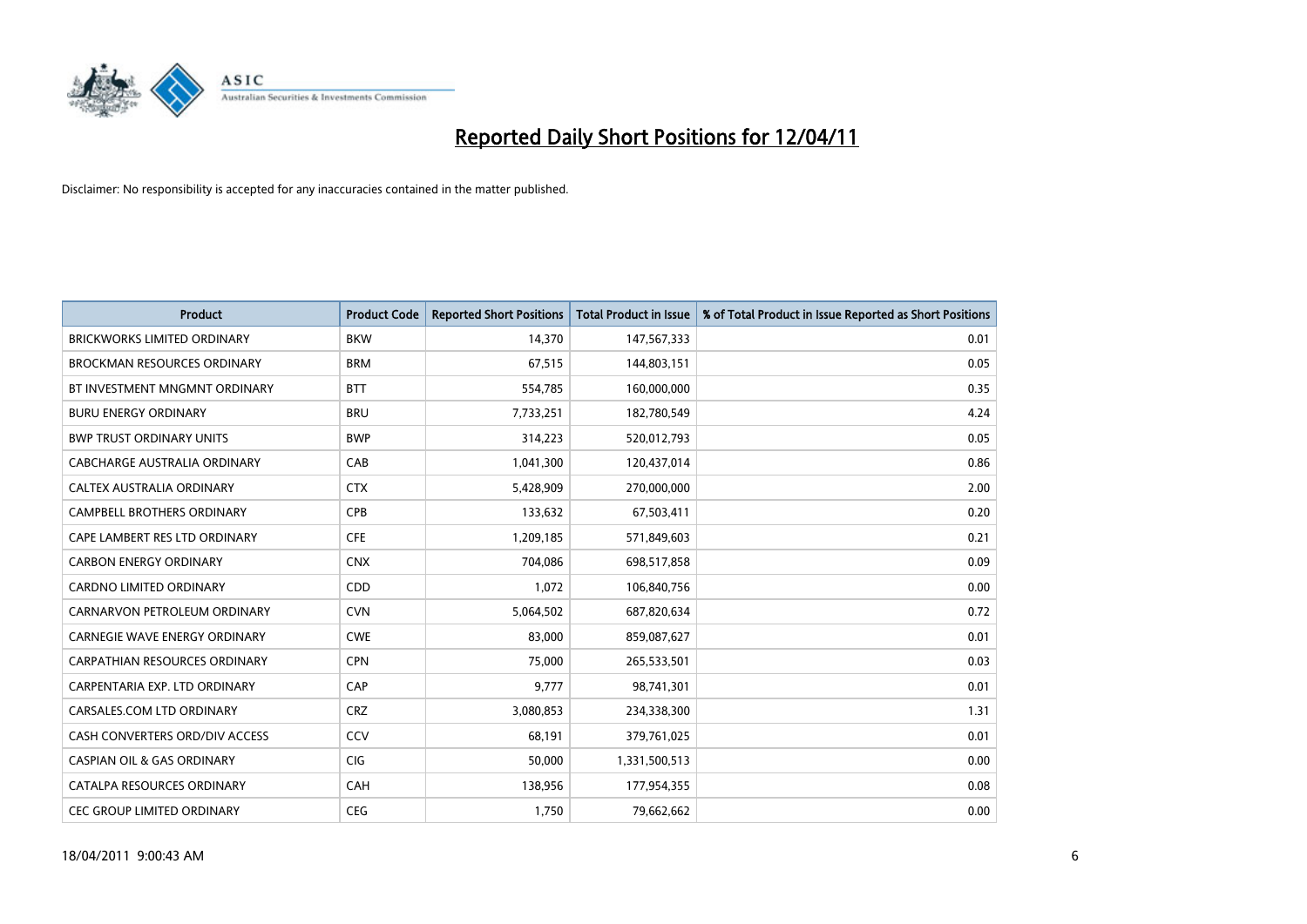

| <b>Product</b>                             | <b>Product Code</b> | <b>Reported Short Positions</b> | Total Product in Issue | % of Total Product in Issue Reported as Short Positions |
|--------------------------------------------|---------------------|---------------------------------|------------------------|---------------------------------------------------------|
| <b>CELLNET GROUP ORDINARY</b>              | <b>CLT</b>          | 1,342                           | 61,596,082             | 0.00                                                    |
| CENTRAL PETROLEUM ORDINARY                 | <b>CTP</b>          | 415,415                         | 982,298,842            | 0.04                                                    |
| <b>CENTRO PROPERTIES UNITS/ORD STAPLED</b> | <b>CNP</b>          | 50,344                          | 972,414,514            | 0.00                                                    |
| CENTRO RETAIL GROUP STAPLED SECURITIES     | <b>CER</b>          | 735,247                         | 2,286,399,424          | 0.03                                                    |
| <b>CERAMIC FUEL CELLS ORDINARY</b>         | <b>CFU</b>          | 405,972                         | 1,201,353,566          | 0.03                                                    |
| <b>CFS RETAIL PROPERTY UNITS</b>           | <b>CFX</b>          | 43,122,127                      | 2,839,591,911          | 1.51                                                    |
| CGA MINING LIMITED ORDINARY                | <b>CGX</b>          | 183,030                         | 333,265,726            | 0.05                                                    |
| <b>CHALLENGER DIV.PRO. STAPLED UNITS</b>   | <b>CDI</b>          | 29,057                          | 913,426,007            | 0.00                                                    |
| CHALLENGER INFRAST. STAPLED UNITS          | <b>CIF</b>          | 8,176                           | 316,223,785            | 0.00                                                    |
| <b>CHALLENGER LIMITED ORDINARY</b>         | <b>CGF</b>          | 4,647,010                       | 500,753,078            | 0.92                                                    |
| CHANDLER MACLEOD LTD ORDINARY              | <b>CMG</b>          | 11,970                          | 463,971,344            | 0.00                                                    |
| CHARTER HALL GROUP STAPLED US PROHIBIT.    | <b>CHC</b>          | 1,022,064                       | 306,341,814            | 0.32                                                    |
| <b>CHARTER HALL OFFICE UNIT</b>            | CQ <sub>O</sub>     | 2,422,898                       | 493,319,730            | 0.49                                                    |
| <b>CHARTER HALL RETAIL UNITS</b>           | <b>COR</b>          | 1,192,648                       | 305,810,723            | 0.38                                                    |
| CHEMGENEX PHARMACEUT ORDINARY              | <b>CXS</b>          | 906,663                         | 313,348,870            | 0.29                                                    |
| CITIGOLD CORP LTD ORDINARY                 | <b>CTO</b>          | 2,059,217                       | 1,040,278,301          | 0.20                                                    |
| <b>CLEAN SEAS TUNA ORDINARY</b>            | <b>CSS</b>          | 15,278                          | 480,829,414            | 0.00                                                    |
| CLINUVEL PHARMACEUT. ORDINARY              | <b>CUV</b>          | 4,127                           | 30,381,706             | 0.01                                                    |
| <b>CLOUGH LIMITED ORDINARY</b>             | <b>CLO</b>          | 258,835                         | 769,796,269            | 0.03                                                    |
| <b>COAL &amp; ALLIED ORDINARY</b>          | <b>CNA</b>          | 8,105                           | 86,584,735             | 0.01                                                    |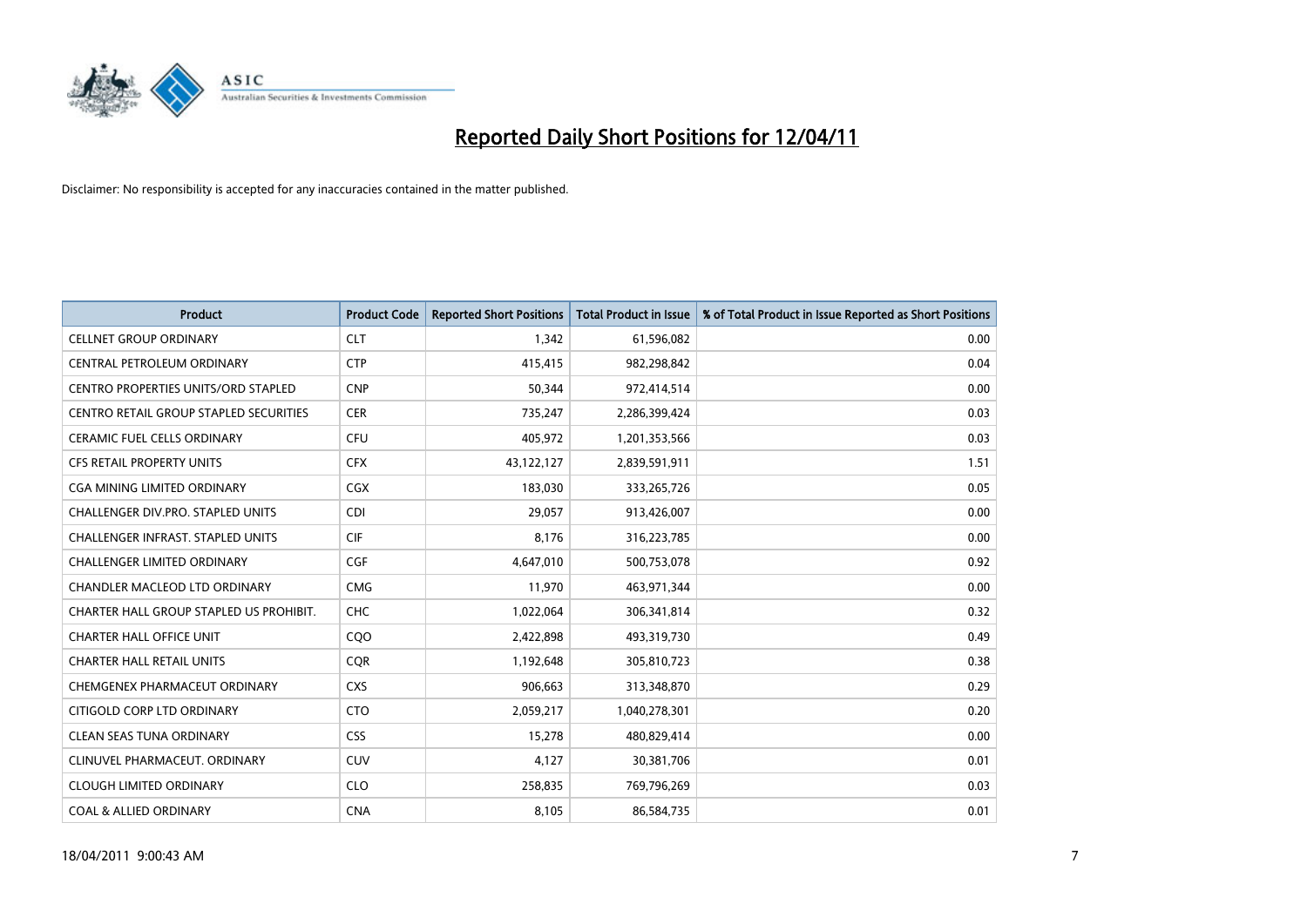

| <b>Product</b>                          | <b>Product Code</b> | <b>Reported Short Positions</b> | <b>Total Product in Issue</b> | % of Total Product in Issue Reported as Short Positions |
|-----------------------------------------|---------------------|---------------------------------|-------------------------------|---------------------------------------------------------|
| COAL OF AFRICA LTD ORDINARY             | <b>CZA</b>          | 3,815,013                       | 530,639,661                   | 0.71                                                    |
| <b>COALSPUR MINES LTD ORDINARY</b>      | <b>CPL</b>          | 1,337,924                       | 491,237,867                   | 0.25                                                    |
| COCA-COLA AMATIL ORDINARY               | <b>CCL</b>          | 8,584,891                       | 757,968,046                   | 1.11                                                    |
| COCHLEAR LIMITED ORDINARY               | <b>COH</b>          | 1,625,333                       | 56,745,023                    | 2.86                                                    |
| <b>COCKATOO COAL ORDINARY</b>           | <b>COK</b>          | 8,688,149                       | 1,016,096,908                 | 0.85                                                    |
| COMMONWEALTH BANK, ORDINARY             | <b>CBA</b>          | 14,629,239                      | 1,558,614,744                 | 0.89                                                    |
| <b>COMMONWEALTH PROP ORDINARY UNITS</b> | <b>CPA</b>          | 17,302,964                      | 2,449,599,711                 | 0.71                                                    |
| <b>COMPASS RESOURCES ORDINARY</b>       | <b>CMR</b>          | 160,952                         | 147,402,920                   | 0.11                                                    |
| COMPUTERSHARE LTD ORDINARY              | <b>CPU</b>          | 2,683,061                       | 555,664,059                   | 0.47                                                    |
| <b>CONNECTEAST GROUP STAPLED</b>        | <b>CEU</b>          | 44.448.964                      | 3,940,145,951                 | 1.14                                                    |
| CONQUEST MINING ORDINARY                | CQT                 | 229,973                         | 583,241,478                   | 0.03                                                    |
| CONSOLIDATED MEDIA, ORDINARY            | <b>CMJ</b>          | 3,091,160                       | 561,834,996                   | 0.55                                                    |
| <b>CONTANGO MICROCAP ORDINARY</b>       | <b>CTN</b>          | 7,500                           | 145,708,783                   | 0.01                                                    |
| CONTINENTAL COAL LTD ORDINARY           | <b>CCC</b>          | 677,418                         | 1,980,616,757                 | 0.03                                                    |
| <b>COOPER ENERGY LTD ORDINARY</b>       | <b>COE</b>          | 89,539                          | 292,576,001                   | 0.03                                                    |
| <b>COPPER STRIKE LTD ORDINARY</b>       | <b>CSE</b>          | 714                             | 129,455,571                   | 0.00                                                    |
| <b>CORDLIFE LIMITED ORDINARY</b>        | CBB                 |                                 | 145,360,920                   | 0.00                                                    |
| COUNT FINANCIAL ORDINARY                | COU                 | 691,875                         | 262,212,976                   | 0.27                                                    |
| <b>CRANE GROUP LIMITED ORDINARY</b>     | <b>CRG</b>          | 1,393,749                       | 79,110,667                    | 1.76                                                    |
| <b>CROMWELL PROP STAPLED SECURITIES</b> | <b>CMW</b>          | 137.706                         | 962,845,605                   | 0.01                                                    |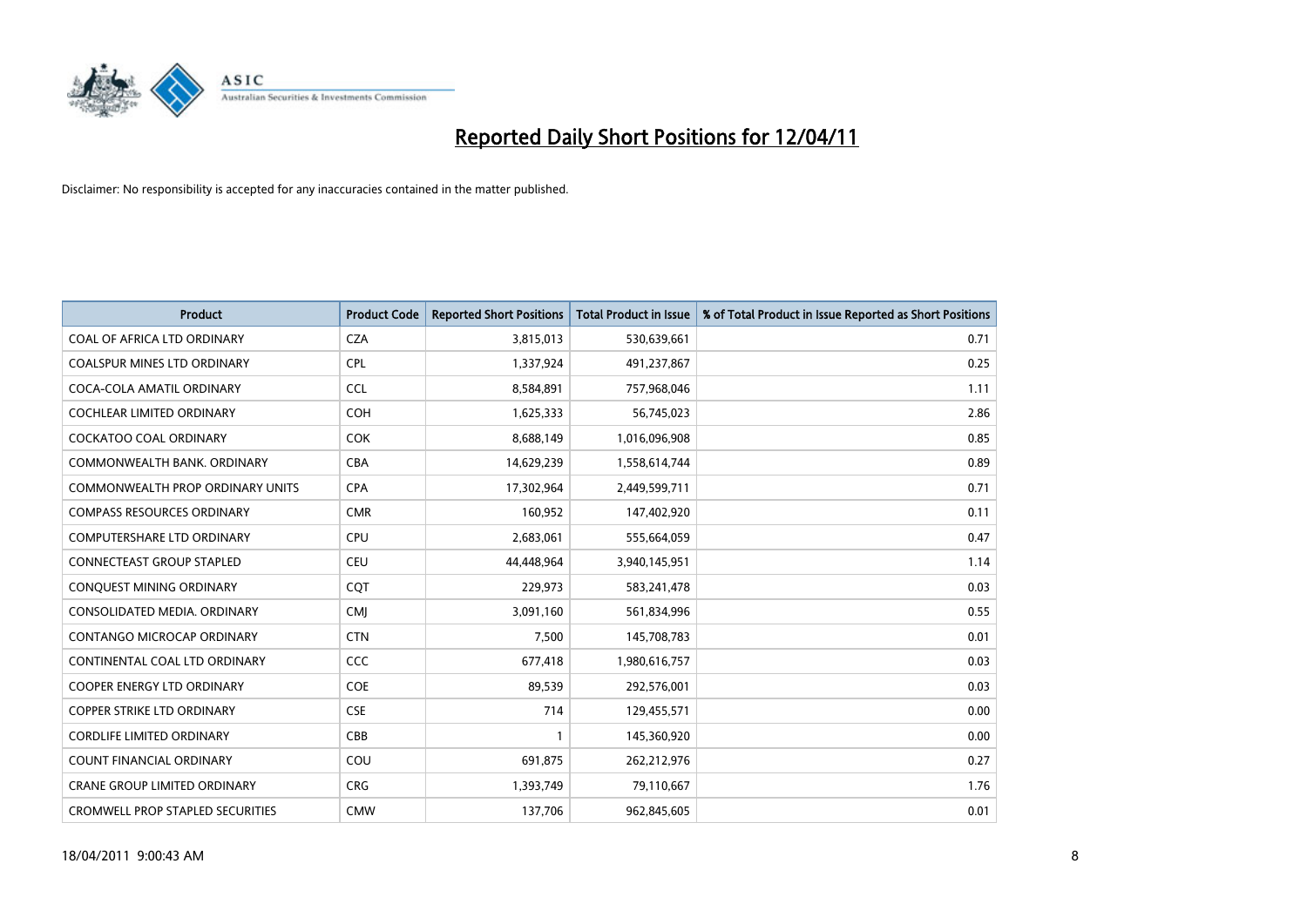

| Product                              | <b>Product Code</b> | <b>Reported Short Positions</b> | <b>Total Product in Issue</b> | % of Total Product in Issue Reported as Short Positions |
|--------------------------------------|---------------------|---------------------------------|-------------------------------|---------------------------------------------------------|
| <b>CROWN LIMITED ORDINARY</b>        | <b>CWN</b>          | 2,895,087                       | 754,131,800                   | 0.37                                                    |
| <b>CSG LIMITED ORDINARY</b>          | <b>CSV</b>          | 717,889                         | 245,683,695                   | 0.28                                                    |
| <b>CSL LIMITED ORDINARY</b>          | <b>CSL</b>          | 8,508,850                       | 541,202,786                   | 1.54                                                    |
| <b>CSR LIMITED ORDINARY</b>          | <b>CSR</b>          | 10,050,536                      | 506,000,315                   | 1.98                                                    |
| <b>CUDECO LIMITED ORDINARY</b>       | CDU                 | 777,574                         | 145,512,643                   | 0.52                                                    |
| <b>CUSTOMERS LIMITED ORDINARY</b>    | <b>CUS</b>          | 79,267                          | 134,869,357                   | 0.05                                                    |
| DART ENERGY LTD ORDINARY             | <b>DTE</b>          | 135,984                         | 587,210,672                   | 0.01                                                    |
| DATA#3 LIMITED ORDINARY              | <b>DTL</b>          | 200                             | 15,397,495                    | 0.00                                                    |
| DAVID JONES LIMITED ORDINARY         | <b>DJS</b>          | 20,604,589                      | 514,034,694                   | 4.02                                                    |
| <b>DECMIL GROUP LIMITED ORDINARY</b> | <b>DCG</b>          | 17,397                          | 124,204,568                   | 0.01                                                    |
| DEEP YELLOW LIMITED ORDINARY         | <b>DYL</b>          | 15,876                          | 1,127,534,458                 | 0.00                                                    |
| DEVINE LIMITED ORDINARY              | <b>DVN</b>          | 1,000                           | 634,918,223                   | 0.00                                                    |
| DEXUS PROPERTY GROUP STAPLED UNITS   | <b>DXS</b>          | 12,365,309                      | 4,839,024,176                 | 0.26                                                    |
| DISCOVERY METALS LTD ORDINARY        | <b>DML</b>          | 580.634                         | 437,114,481                   | 0.13                                                    |
| DOMINO PIZZA ENTERPR ORDINARY        | <b>DMP</b>          | 245,060                         | 68,407,674                    | 0.36                                                    |
| DOWNER EDI LIMITED ORDINARY          | <b>DOW</b>          | 6,547,589                       | 429,100,296                   | 1.53                                                    |
| DUET GROUP STAPLED US PROHIBIT.      | <b>DUE</b>          | 1,989,143                       | 909,692,991                   | 0.21                                                    |
| DULUXGROUP LIMITED ORDINARY          | <b>DLX</b>          | 7,045,964                       | 367,456,259                   | 1.90                                                    |
| <b>EASTERN STAR GAS ORDINARY</b>     | ESG                 | 6,308,728                       | 991,567,041                   | 0.62                                                    |
| <b>EDT RETAIL TRUST UNITS</b>        | <b>EDT</b>          | 117,407                         | 4,700,290,868                 | 0.00                                                    |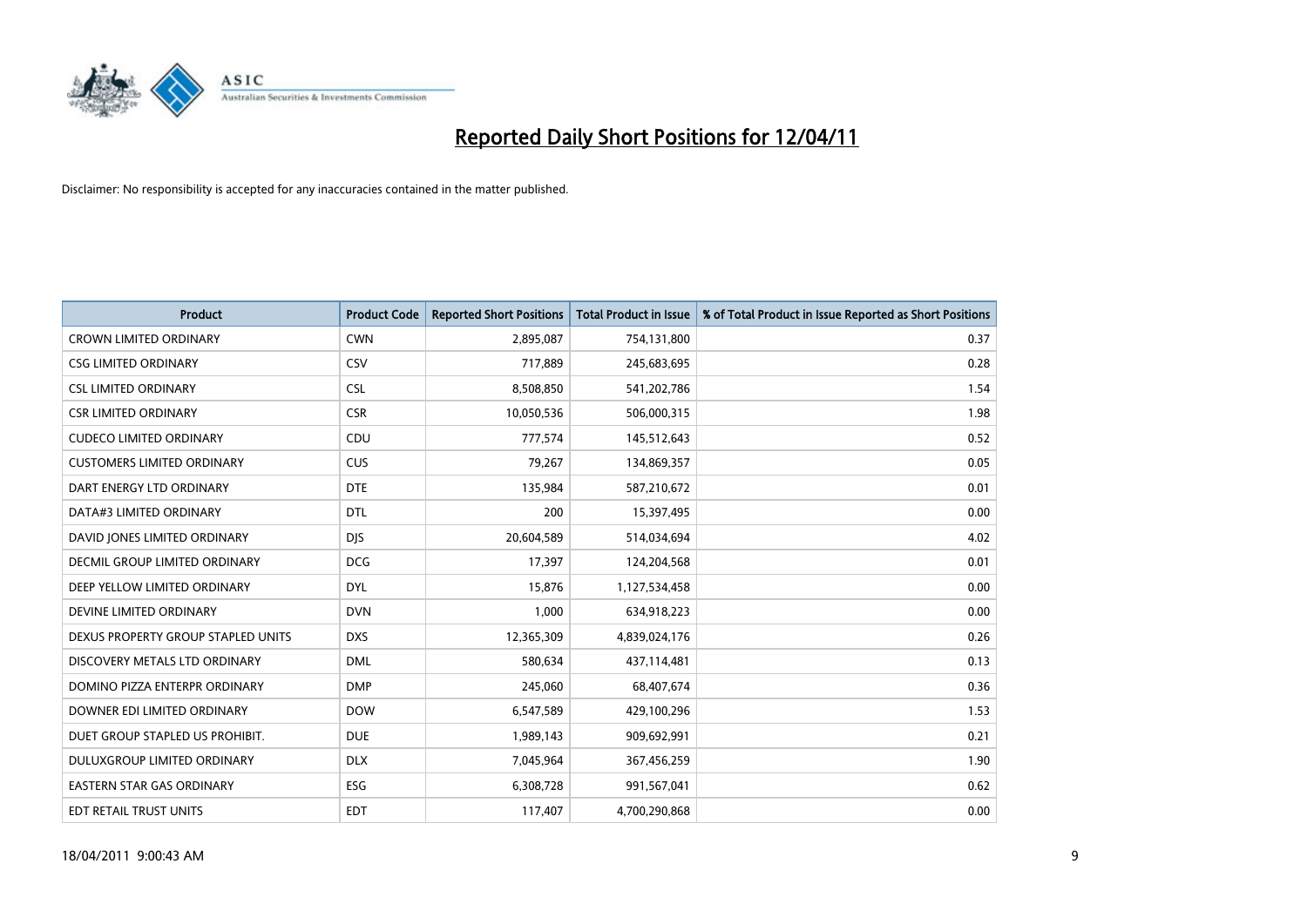

| <b>Product</b>                               | <b>Product Code</b> | <b>Reported Short Positions</b> | <b>Total Product in Issue</b> | % of Total Product in Issue Reported as Short Positions |
|----------------------------------------------|---------------------|---------------------------------|-------------------------------|---------------------------------------------------------|
| <b>ELDERS LIMITED HYBRIDS</b>                | <b>ELDPA</b>        | 179,446                         | 1,500,000                     | 11.96                                                   |
| ELDERS LIMITED ORDINARY                      | <b>ELD</b>          | 14,037,471                      | 448,598,480                   | 3.11                                                    |
| ELDORADO GOLD CORP CDI 1:1                   | EAU                 | 109,851                         | 19,644,760                    | 0.55                                                    |
| ELIXIR PETROLEUM LTD ORDINARY                | <b>EXR</b>          | 324,400                         | 188,988,472                   | 0.17                                                    |
| <b>EMECO HOLDINGS ORDINARY</b>               | <b>EHL</b>          | 566,504                         | 631,237,586                   | 0.07                                                    |
| ENERGY RESOURCES ORDINARY 'A'                | <b>ERA</b>          | 3,258,478                       | 190,737,934                   | 1.70                                                    |
| <b>ENERGY WORLD CORPOR, ORDINARY</b>         | <b>EWC</b>          | 19,393,342                      | 1,561,166,672                 | 1.23                                                    |
| <b>ENTEK ENERGY LTD ORDINARY</b>             | <b>ETE</b>          | 489,903                         | 287,692,575                   | 0.17                                                    |
| ENTELLECT LIMITED ORDINARY                   | <b>ESN</b>          | 464,050                         | 87,239,240                    | 0.53                                                    |
| <b>ENVESTRA LIMITED ORDINARY</b>             | <b>ENV</b>          | 3,026,349                       | 1,430,398,609                 | 0.22                                                    |
| EQUINOX MINERALS LTD CHESS DEPOSITARY INT    | EON                 | 2,543,419                       | 879,495,876                   | 0.28                                                    |
| <b>EVEREST FINANCIAL ORDINARY</b>            | <b>EFG</b>          | 4.300                           | 25,143,824                    | 0.02                                                    |
| EXTRACT RESOURCES ORDINARY                   | <b>EXT</b>          | 437,546                         | 250,851,367                   | 0.18                                                    |
| FAIRFAX MEDIA LTD ORDINARY                   | <b>FXI</b>          | 335,694,560                     | 2,351,955,725                 | 14.26                                                   |
| <b>FAR LTD ORDINARY</b>                      | FAR                 | 20,961,487                      | 1,245,351,164                 | 1.68                                                    |
| FERRAUS LIMITED ORDINARY                     | <b>FRS</b>          | 335,627                         | 208,700,890                   | 0.16                                                    |
| FERRAUS LIMITED ORDINARY EX OFFER            | <b>FRSN</b>         | 3,825                           | 40,697,675                    | 0.01                                                    |
| FISHER & PAYKEL APP. ORDINARY                | <b>FPA</b>          | 73,345                          | 724,235,162                   | 0.01                                                    |
| FISHER & PAYKEL H. ORDINARY                  | FPH                 | 2,529,663                       | 520,473,867                   | 0.49                                                    |
| <b>FKP PROPERTY GROUP STAPLED SECURITIES</b> | <b>FKP</b>          | 19,653,570                      | 1,184,196,147                 | 1.67                                                    |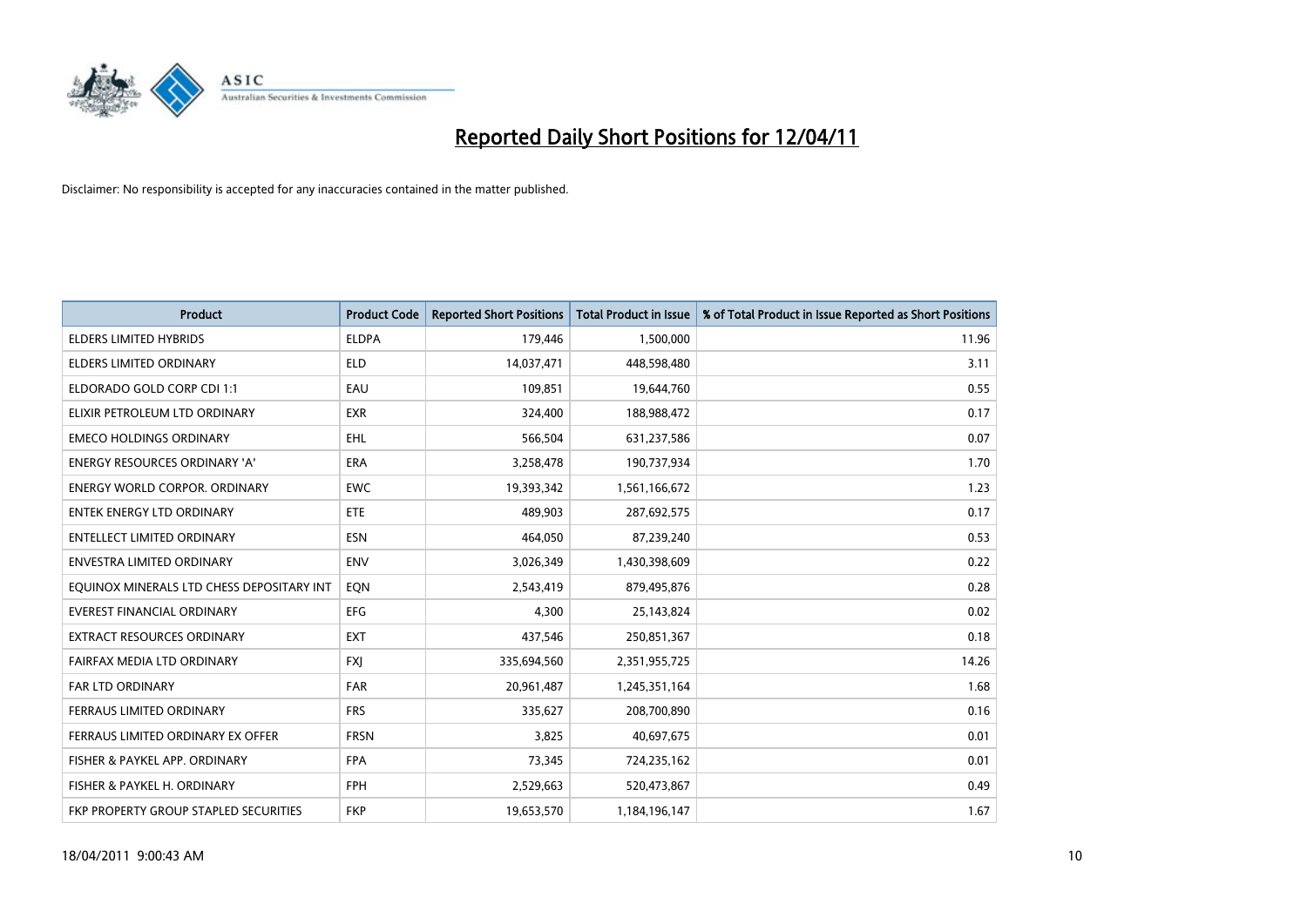

| <b>Product</b>                       | <b>Product Code</b> | <b>Reported Short Positions</b> | <b>Total Product in Issue</b> | % of Total Product in Issue Reported as Short Positions |
|--------------------------------------|---------------------|---------------------------------|-------------------------------|---------------------------------------------------------|
| FLEETWOOD CORP ORDINARY              | <b>FWD</b>          | 156,833                         | 57,820,053                    | 0.26                                                    |
| FLETCHER BUILDING ORDINARY           | <b>FBU</b>          | 4,123,481                       | 674,996,260                   | 0.61                                                    |
| FLEXIGROUP LIMITED ORDINARY          | <b>FXL</b>          | 47,336                          | 275,472,492                   | 0.02                                                    |
| <b>FLIGHT CENTRE ORDINARY</b>        | <b>FLT</b>          | 3,194,085                       | 99,932,678                    | 3.20                                                    |
| FLINDERS MINES LTD ORDINARY          | <b>FMS</b>          | 21,235,657                      | 1,820,634,571                 | 1.15                                                    |
| <b>FOCUS MINERALS LTD ORDINARY</b>   | <b>FML</b>          | 7,471,497                       | 2,897,410,520                 | 0.26                                                    |
| <b>FORGE GROUP LIMITED ORDINARY</b>  | FGE                 | 12,944                          | 82,924,014                    | 0.01                                                    |
| FORTE ENERGY NL ORDINARY             | <b>FTE</b>          | 2,658,986                       | 669,756,735                   | 0.40                                                    |
| FORTESCUE METALS GRP ORDINARY        | <b>FMG</b>          | 12,212,295                      | 3,112,917,409                 | 0.39                                                    |
| <b>FOSTER'S GROUP ORDINARY</b>       | <b>FGL</b>          | 8,989,073                       | 1,940,782,034                 | 0.46                                                    |
| FTD CORPORATION ORDINARY             | <b>FTD</b>          | 8,088                           | 33,474,593                    | 0.02                                                    |
| FUNTASTIC LIMITED ORDINARY           | <b>FUN</b>          | 322,528                         | 340,997,682                   | 0.09                                                    |
| <b>G.U.D. HOLDINGS ORDINARY</b>      | GUD                 | 340,263                         | 69,089,611                    | 0.48                                                    |
| <b>GALAXY RESOURCES ORDINARY</b>     | GXY                 | 716,504                         | 214,236,091                   | 0.33                                                    |
| <b>GEODYNAMICS LIMITED ORDINARY</b>  | GDY                 | 222,345                         | 335,700,525                   | 0.07                                                    |
| <b>GINDALBIE METALS LTD ORDINARY</b> | GBG                 | 41,993,740                      | 935,215,590                   | 4.49                                                    |
| <b>GLOBAL MINING ORDINARY</b>        | GMI                 | 8,951                           | 191,820,968                   | 0.00                                                    |
| <b>GLOUCESTER COAL ORDINARY</b>      | GCL                 | 342,622                         | 140,447,062                   | 0.24                                                    |
| <b>GME RESOURCES LTD ORDINARY</b>    | <b>GME</b>          | 800                             | 302,352,750                   | 0.00                                                    |
| <b>GOLDEN WEST RESOURCE ORDINARY</b> | <b>GWR</b>          | 1,651                           | 192,082,567                   | 0.00                                                    |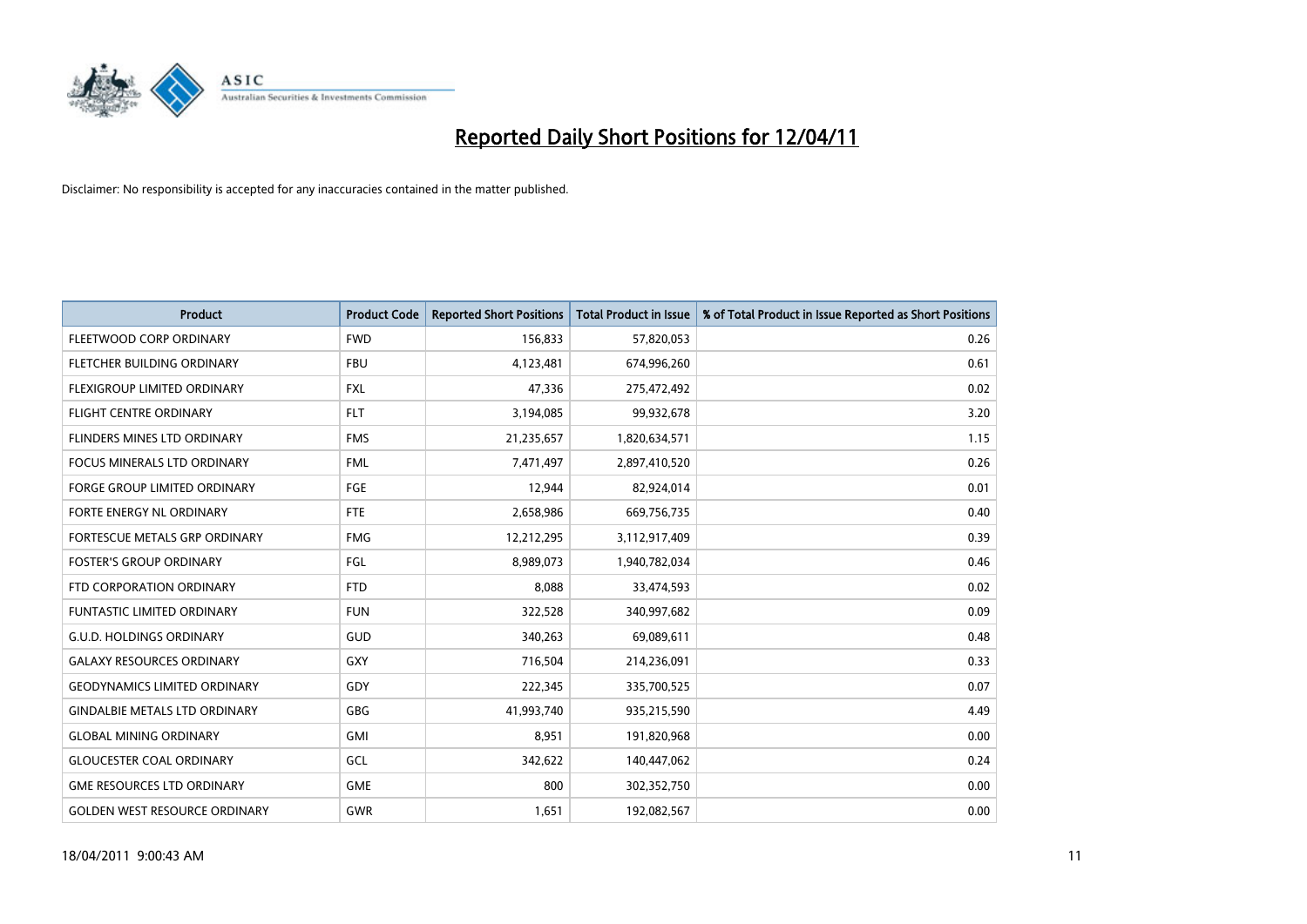

| <b>Product</b>                                   | <b>Product Code</b> | <b>Reported Short Positions</b> | Total Product in Issue | % of Total Product in Issue Reported as Short Positions |
|--------------------------------------------------|---------------------|---------------------------------|------------------------|---------------------------------------------------------|
| <b>GOODMAN FIELDER, ORDINARY</b>                 | GFF                 | 36,036,661                      | 1,380,386,438          | 2.63                                                    |
| <b>GOODMAN GROUP STAPLED US PROHIBIT.</b>        | <b>GMG</b>          | 7,052,213                       | 6,893,222,796          | 0.09                                                    |
| <b>GPT GROUP STAPLED SEC.</b>                    | <b>GPT</b>          | 11,850,756                      | 1,855,529,431          | 0.62                                                    |
| <b>GRAINCORP LIMITED A CLASS ORDINARY</b>        | <b>GNC</b>          | 730,182                         | 198,318,900            | 0.36                                                    |
| <b>GRANGE RESOURCES, ORDINARY</b>                | GRR                 | 448.646                         | 1,152,846,724          | 0.04                                                    |
| <b>GREENCAP LIMITED ORDINARY</b>                 | GCG                 |                                 | 262,515,385            | 0.00                                                    |
| <b>GREENLAND MIN EN LTD ORDINARY</b>             | GGG                 | 1,073,111                       | 318,800,265            | 0.33                                                    |
| <b>GRYPHON MINERALS LTD ORDINARY</b>             | GRY                 | 369,043                         | 299,572,058            | 0.12                                                    |
| <b>GUINNESS PEAT GROUP. CHESS DEPOSITARY INT</b> | <b>GPG</b>          | 624.606                         | 297,672,598            | 0.20                                                    |
| <b>GUNNS LIMITED ORDINARY</b>                    | <b>GNS</b>          | 38,775,569                      | 848,401,559            | 4.56                                                    |
| <b>GWA GROUP LTD ORDINARY</b>                    | <b>GWA</b>          | 6,890,839                       | 301,525,014            | 2.28                                                    |
| HARVEY NORMAN ORDINARY                           | <b>HVN</b>          | 45,151,198                      | 1,062,316,784          | 4.26                                                    |
| HASTIE GROUP LIMITED ORDINARY                    | <b>HST</b>          | 1,041,288                       | 239,781,419            | 0.43                                                    |
| <b>HASTINGS DIVERSIFIED STAPLED SECURITY</b>     | <b>HDF</b>          | 579,610                         | 529,187,294            | 0.11                                                    |
| <b>HEARTWARE INT INC CDI 35:1</b>                | <b>HIN</b>          | 272,008                         | 48,598,550             | 0.56                                                    |
| <b>HENDERSON GROUP CDI 1:1</b>                   | <b>HGG</b>          | 4,285,046                       | 559,724,269            | 0.76                                                    |
| HEA HOLDINGS LIMITED ORDINARY                    | <b>HFA</b>          | 443,214                         | 117,332,831            | 0.37                                                    |
| HIGHLANDS PACIFIC ORDINARY                       | <b>HIG</b>          | 2,553,679                       | 686,082,148            | 0.37                                                    |
| HILLCREST LITIGAT, ORDINARY                      | <b>HLS</b>          | 1,600,000                       | 87,078,557             | 1.84                                                    |
| HILLGROVE RES LTD ORDINARY                       | <b>HGO</b>          | 1,122,671                       | 793,698,575            | 0.14                                                    |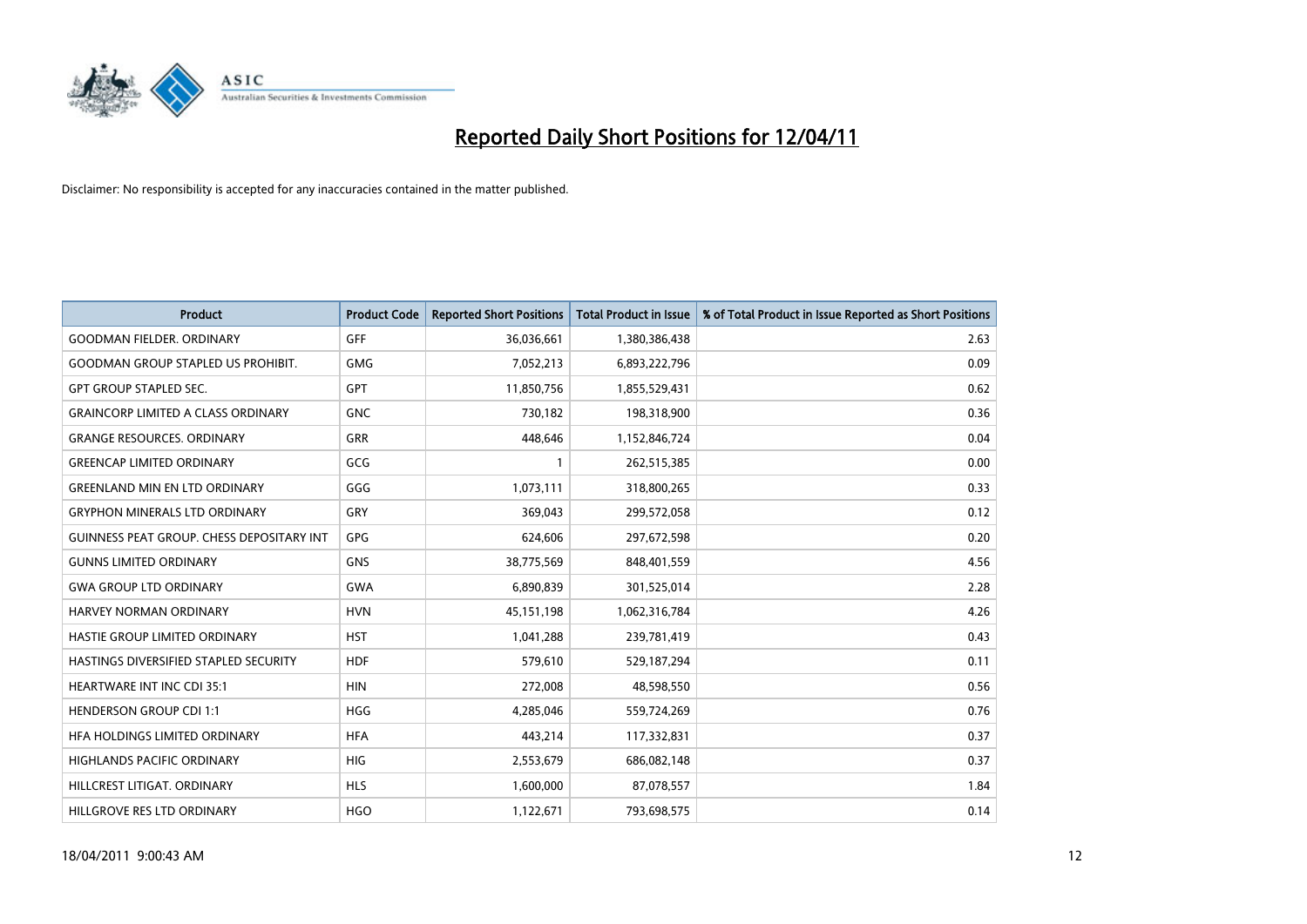

| <b>Product</b>                           | <b>Product Code</b> | <b>Reported Short Positions</b> | <b>Total Product in Issue</b> | % of Total Product in Issue Reported as Short Positions |
|------------------------------------------|---------------------|---------------------------------|-------------------------------|---------------------------------------------------------|
| HILLS HOLDINGS LTD ORDINARY              | <b>HIL</b>          | 2,201,887                       | 249,139,016                   | 0.89                                                    |
| HORIZON OIL LIMITED ORDINARY             | <b>HZN</b>          | 2,881,399                       | 1,130,811,515                 | 0.25                                                    |
| HUNNU COAL LIMITED ORDINARY              | <b>HUN</b>          | 69,685                          | 212,565,002                   | 0.03                                                    |
| ICON ENERGY LIMITED ORDINARY             | <b>ICN</b>          | 67,000                          | 469,301,394                   | 0.01                                                    |
| <b>IINET LIMITED ORDINARY</b>            | <b>IIN</b>          | 1,063,928                       | 152,160,119                   | 0.69                                                    |
| <b>ILUKA RESOURCES ORDINARY</b>          | <b>ILU</b>          | 1,773,246                       | 418,700,517                   | 0.40                                                    |
| <b>IMDEX LIMITED ORDINARY</b>            | <b>IMD</b>          | 15,002                          | 197,942,297                   | 0.00                                                    |
| IMF (AUSTRALIA) LTD ORDINARY             | <b>IMF</b>          | 329,821                         | 123,828,193                   | 0.26                                                    |
| IMX RESOURCES LTD ORDINARY               | <b>IXR</b>          | 20,000                          | 262,612,803                   | 0.01                                                    |
| <b>INCITEC PIVOT ORDINARY</b>            | IPL                 | 5,531,445                       | 1,628,730,107                 | 0.34                                                    |
| <b>INDAGO RESOURCES LTD ORDINARY</b>     | <b>IDG</b>          | 8,179                           | 6,314,544                     | 0.13                                                    |
| <b>INDEPENDENCE GROUP ORDINARY</b>       | <b>IGO</b>          | 1,734,532                       | 174,022,626                   | 0.98                                                    |
| <b>INDO MINES LIMITED ORDINARY</b>       | <b>IDO</b>          | 23,623                          | 211,100,795                   | 0.01                                                    |
| <b>INDOPHIL RESOURCES ORDINARY</b>       | <b>IRN</b>          | 344,810                         | 471,445,763                   | 0.07                                                    |
| <b>INDUSTREA LIMITED ORDINARY</b>        | IDL                 | 1,674,609                       | 364,524,797                   | 0.46                                                    |
| <b>INFIGEN ENERGY STAPLED SECURITIES</b> | <b>IFN</b>          | 5,536,113                       | 762,265,972                   | 0.73                                                    |
| ING RE COM GROUP STAPLED SECURITIES      | ILF.                | 9,075                           | 441,029,194                   | 0.00                                                    |
| INSURANCE AUSTRALIA ORDINARY             | <b>IAG</b>          | 7,914,779                       | 2,079,034,021                 | 0.36                                                    |
| INT GOLDFIELDS LTD ORDINARY              | IGS                 | 12,197,682                      | 500,440,386                   | 2.44                                                    |
| INTEGRA MINING LTD. ORDINARY             | <b>IGR</b>          | 5,452,024                       | 841,525,727                   | 0.64                                                    |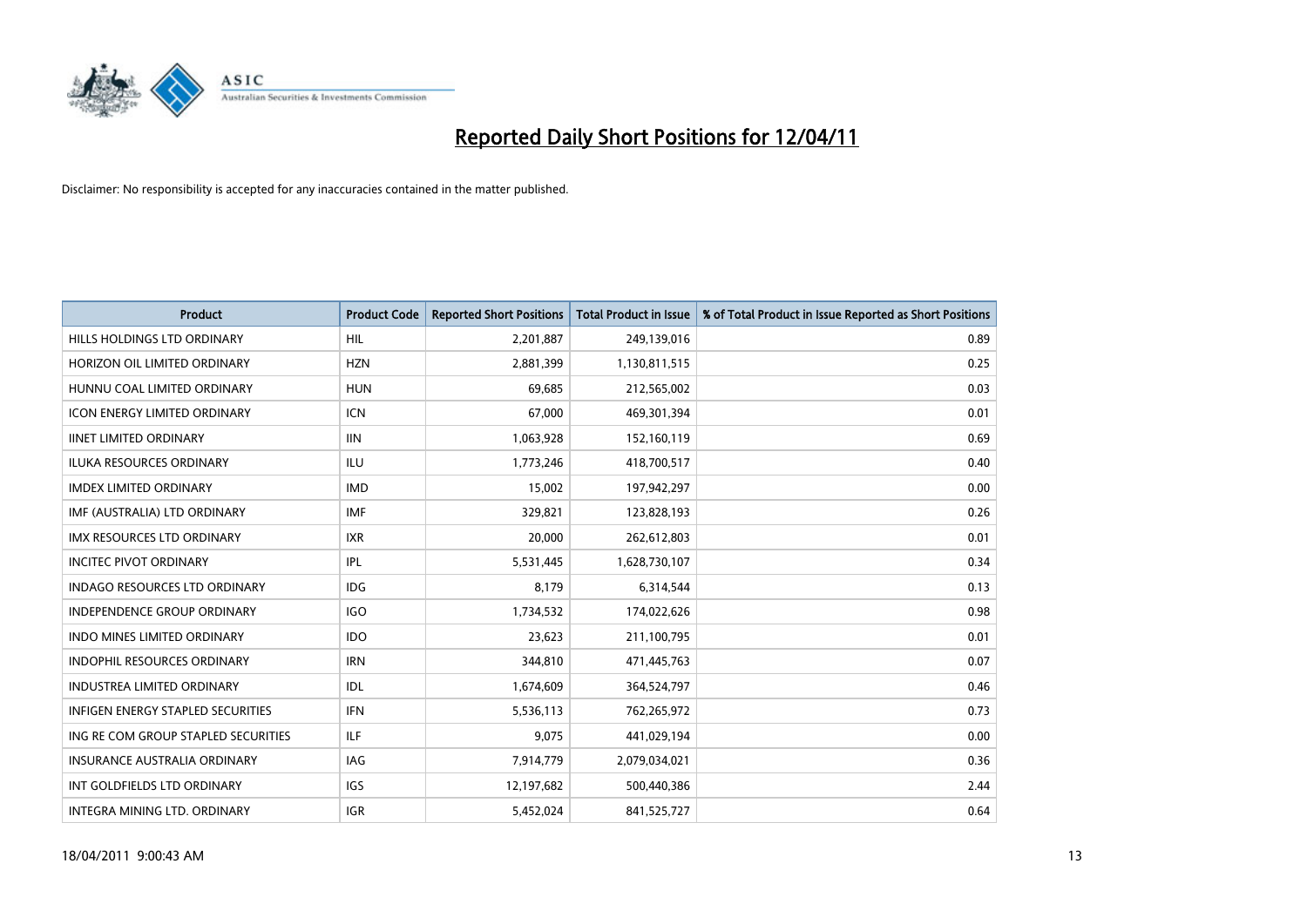

| <b>Product</b>                                | <b>Product Code</b> | <b>Reported Short Positions</b> | Total Product in Issue | % of Total Product in Issue Reported as Short Positions |
|-----------------------------------------------|---------------------|---------------------------------|------------------------|---------------------------------------------------------|
| <b>INTREPID MINES ORDINARY</b>                | <b>IAU</b>          | 763,210                         | 520,526,752            | 0.14                                                    |
| <b>INVESTA OFFICE FUND STAPLED SECURITIES</b> | <b>IOF</b>          | 6,360,756                       | 2,729,071,212          | 0.21                                                    |
| <b>INVOCARE LIMITED ORDINARY</b>              | <b>IVC</b>          | 761,416                         | 102,421,288            | 0.73                                                    |
| ION LIMITED ORDINARY                          | <b>ION</b>          | 164,453                         | 256,365,105            | 0.06                                                    |
| <b>IOOF HOLDINGS LTD ORDINARY</b>             | IFL.                | 960,570                         | 229,794,395            | 0.41                                                    |
| <b>IRESS MARKET TECH. ORDINARY</b>            | <b>IRE</b>          | 2,210,669                       | 126,018,142            | 1.75                                                    |
| <b>IRON ORE HOLDINGS ORDINARY</b>             | <b>IOH</b>          | 71,801                          | 137,944,970            | 0.05                                                    |
| ISHARES GLOBAL 100 CDI 1:1                    | <b>IOO</b>          | 6,598                           | 10,600,000             | 0.06                                                    |
| ISHARES MSCI AUS 200 ISHARES MSCI AUS 200     | IOZ                 | 26,780                          | 1,950,015              | 1.37                                                    |
| ISHARES S&P HIGH DIV ISHARES S&P HIGH DIV     | <b>IHD</b>          | 184,040                         | 1,700,055              | 10.83                                                   |
| ISHARES SMALL ORDS ISHARES SMALL ORDS         | <b>ISO</b>          | 91,011                          | 5,700,000              | 1.60                                                    |
| <b>ISOFT GROUP LIMITED ORDINARY</b>           | <b>ISF</b>          | 4,281,885                       | 1,070,595,874          | 0.40                                                    |
| <b>IVANHOE AUSTRALIA ORDINARY</b>             | <b>IVA</b>          | 632,812                         | 418,467,053            | 0.15                                                    |
| <b>JABIRU METALS LTD ORDINARY</b>             | <b>IML</b>          | 82,719                          | 558,654,366            | 0.01                                                    |
| JAMES HARDIE INDUST CHESS DEPOSITARY INT      | <b>IHX</b>          | 17,801,757                      | 436,386,587            | 4.04                                                    |
| <b>JAMESON RESOURCES ORDINARY</b>             | <b>JAL</b>          | 1,600,000                       | 95,828,865             | 1.67                                                    |
| <b>JB HI-FI LIMITED ORDINARY</b>              | <b>IBH</b>          | 9,145,114                       | 109,340,772            | 8.34                                                    |
| <b>JUPITER ENERGY ORDINARY</b>                | <b>JPR</b>          | 1,015,159                       | 1,511,434,681          | 0.07                                                    |
| KAGARA LTD ORDINARY                           | KZL                 | 5,123,302                       | 708,583,835            | 0.73                                                    |
| KANGAROO RES LTD ORDINARY                     | <b>KRL</b>          | 600,000                         | 1,129,430,012          | 0.05                                                    |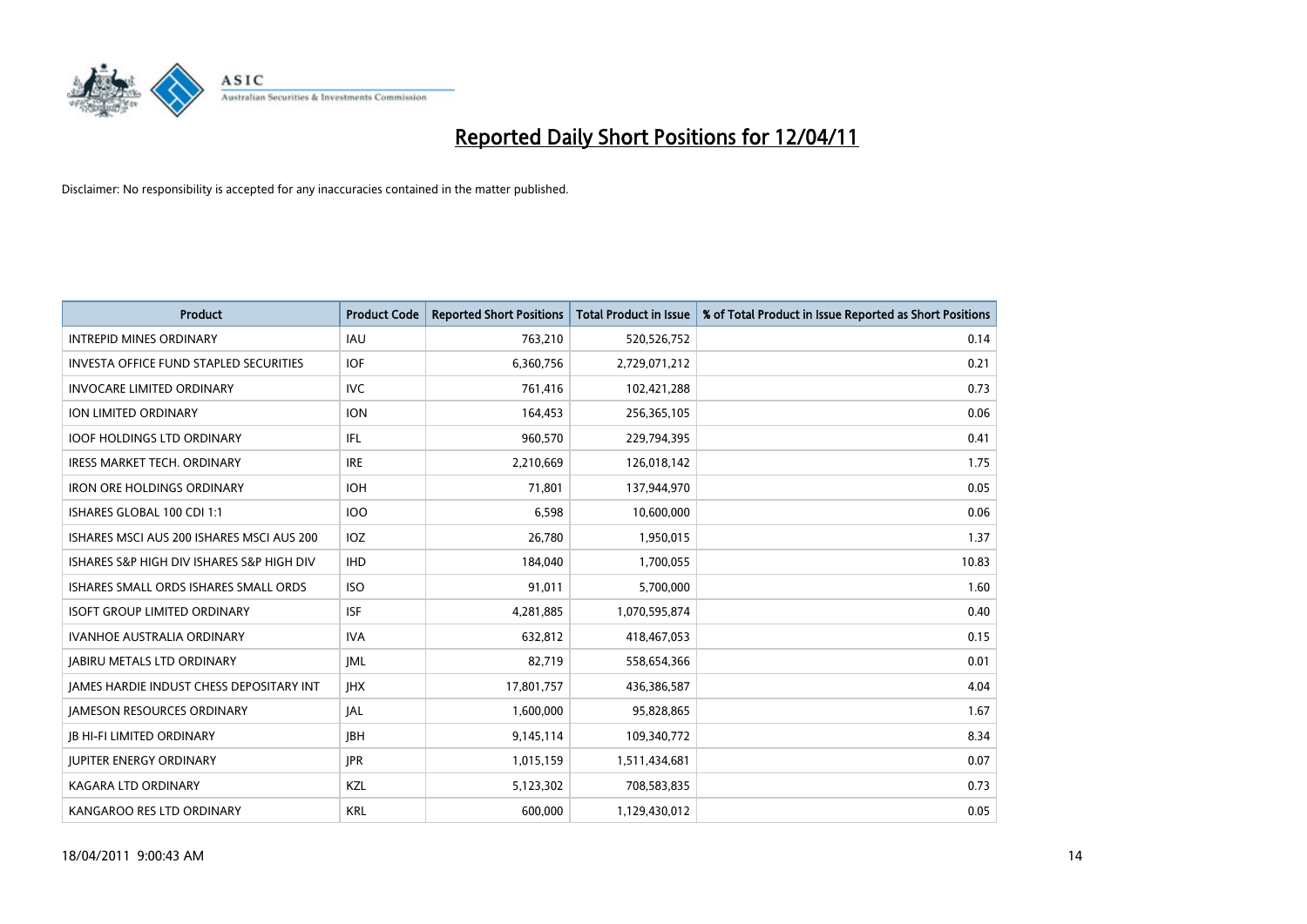

| Product                               | <b>Product Code</b> | <b>Reported Short Positions</b> | <b>Total Product in Issue</b> | % of Total Product in Issue Reported as Short Positions |
|---------------------------------------|---------------------|---------------------------------|-------------------------------|---------------------------------------------------------|
| KAROON GAS AUSTRALIA ORDINARY         | <b>KAR</b>          | 1,054,386                       | 221,045,769                   | 0.48                                                    |
| KASBAH RESOURCES ORDINARY             | <b>KAS</b>          | 185,388                         | 364,262,596                   | 0.05                                                    |
| KATHMANDU HOLD LTD ORDINARY           | <b>KMD</b>          | 901,826                         | 200,000,000                   | 0.44                                                    |
| <b>KEYBRIDGE CAPITAL ORDINARY</b>     | <b>KBC</b>          | 5,999                           | 172,070,564                   | 0.00                                                    |
| KIMBERLEY METALS LTD ORDINARY         | <b>KBL</b>          | 1,821                           | 161,976,319                   | 0.00                                                    |
| KINGSGATE CONSOLID, ORDINARY          | <b>KCN</b>          | 1,230,306                       | 135,221,250                   | 0.90                                                    |
| KINGSROSE MINING LTD ORDINARY         | <b>KRM</b>          | 333,643                         | 256,865,347                   | 0.12                                                    |
| LEIGHTON HOLDINGS ORDINARY            | LEI                 | 6,407,032                       | 302,831,299                   | 2.12                                                    |
| LEND LEASE GROUP UNIT/ORD STAPLED     | LLC                 | 1,610,631                       | 570,915,669                   | 0.26                                                    |
| LINC ENERGY LTD ORDINARY              | <b>LNC</b>          | 5,960,964                       | 503,418,900                   | 1.18                                                    |
| LIQUEFIED NATURAL ORDINARY            | <b>LNG</b>          | 267,190                         | 214,099,015                   | 0.12                                                    |
| <b>LYNAS CORPORATION ORDINARY</b>     | <b>LYC</b>          | 25,974,675                      | 1,690,319,142                 | 1.53                                                    |
| M2 TELECOMMUNICATION ORDINARY         | <b>MTU</b>          | 2,217                           | 123,158,336                   | 0.00                                                    |
| <b>MACARTHUR COAL ORDINARY</b>        | <b>MCC</b>          | 3,328,896                       | 299,476,903                   | 1.11                                                    |
| <b>MACMAHON HOLDINGS ORDINARY</b>     | <b>MAH</b>          | 5,664,352                       | 733,711,705                   | 0.76                                                    |
| MACO ATLAS ROADS GRP ORDINARY STAPLED | <b>MOA</b>          | 4,622,169                       | 452,345,907                   | 1.00                                                    |
| MACQUARIE GROUP LTD ORDINARY          | MQG                 | 2,596,836                       | 346,814,961                   | 0.73                                                    |
| MAGMA METALS LTD. ORDINARY            | <b>MMW</b>          | 501,890                         | 195,610,923                   | 0.26                                                    |
| MANTRA RESOURCES ORDINARY             | <b>MRU</b>          | 115,256                         | 135,326,194                   | 0.08                                                    |
| MAP GROUP STAPLED US PROHIBIT.        | <b>MAP</b>          | 3,417,535                       | 1,861,210,782                 | 0.19                                                    |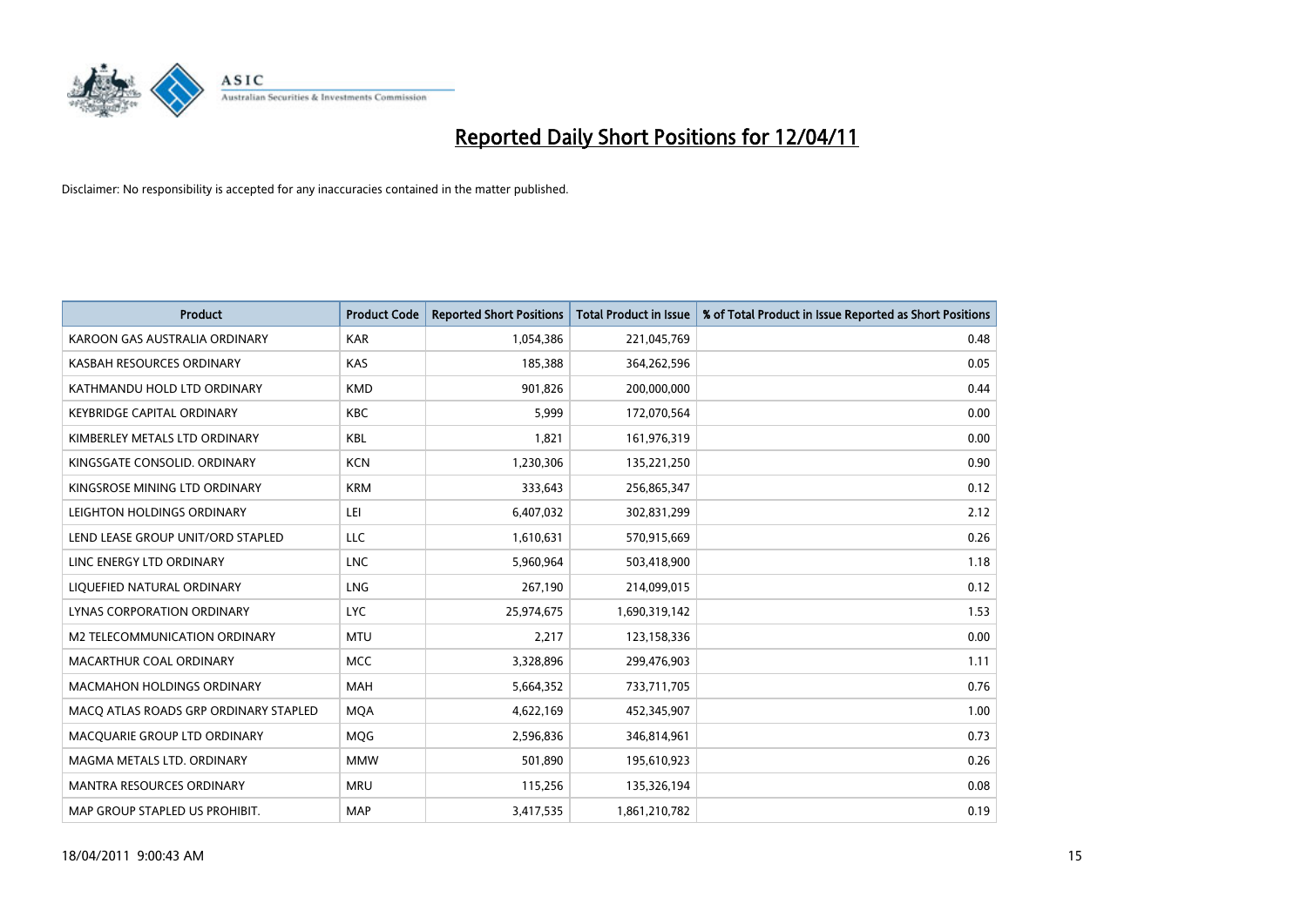

| <b>Product</b>                 | <b>Product Code</b> | <b>Reported Short Positions</b> | <b>Total Product in Issue</b> | % of Total Product in Issue Reported as Short Positions |
|--------------------------------|---------------------|---------------------------------|-------------------------------|---------------------------------------------------------|
| MARYBOROUGH SUGAR ORDINARY     | <b>MSF</b>          | 21,528                          | 69,165,378                    | 0.03                                                    |
| MATRIX C & E LTD ORDINARY      | <b>MCE</b>          | 3,772                           | 76,514,098                    | 0.00                                                    |
| MCMILLAN SHAKESPEARE ORDINARY  | <b>MMS</b>          | 52,163                          | 68,067,560                    | 0.07                                                    |
| MCPHERSON'S LTD ORDINARY       | <b>MCP</b>          | 234,580                         | 72,401,758                    | 0.32                                                    |
| MEDUSA MINING LTD ORDINARY     | <b>MML</b>          | 1,152,869                       | 188,233,911                   | 0.62                                                    |
| MELBOURNE IT LIMITED ORDINARY  | <b>MLB</b>          | 145,343                         | 80,043,955                    | 0.18                                                    |
| MEO AUSTRALIA LTD ORDINARY     | <b>MEO</b>          | 5,148,035                       | 539,913,260                   | 0.94                                                    |
| <b>MERMAID MARINE ORDINARY</b> | <b>MRM</b>          | 1,078,555                       | 214,880,224                   | 0.48                                                    |
| MESOBLAST LIMITED ORDINARY     | <b>MSB</b>          | 1,690,831                       | 279,068,562                   | 0.61                                                    |
| METALS X LIMITED ORDINARY      | <b>MLX</b>          | 4,255,490                       | 1,365,661,782                 | 0.32                                                    |
| METCASH LIMITED ORDINARY       | <b>MTS</b>          | 19,224,812                      | 768,815,314                   | 2.47                                                    |
| METGASCO LIMITED ORDINARY      | <b>MEL</b>          | 235,435                         | 252,460,972                   | 0.09                                                    |
| METMINCO LIMITED ORDINARY      | <b>MNC</b>          | 52,992                          | 1,231,107,839                 | 0.00                                                    |
| MHM METALS LIMITED ORDINARY    | <b>MHM</b>          | 7,989                           | 101,381,910                   | 0.01                                                    |
| MICLYN EXP OFFSHR ORDINARY     | <b>MIO</b>          | 295,907                         | 274,618,684                   | 0.10                                                    |
| MINARA RESOURCES ORDINARY      | <b>MRE</b>          | 8,365,274                       | 1,169,424,487                 | 0.71                                                    |
| MINCOR RESOURCES NL ORDINARY   | <b>MCR</b>          | 780,776                         | 200,608,804                   | 0.37                                                    |
| MINEMAKERS LIMITED ORDINARY    | <b>MAK</b>          | 71,627                          | 227,003,950                   | 0.03                                                    |
| MINERAL DEPOSITS ORDINARY      | <b>MDL</b>          | 204,274                         | 60,768,582                    | 0.32                                                    |
| MINERAL RESOURCES, ORDINARY    | <b>MIN</b>          | 463,211                         | 169,103,017                   | 0.27                                                    |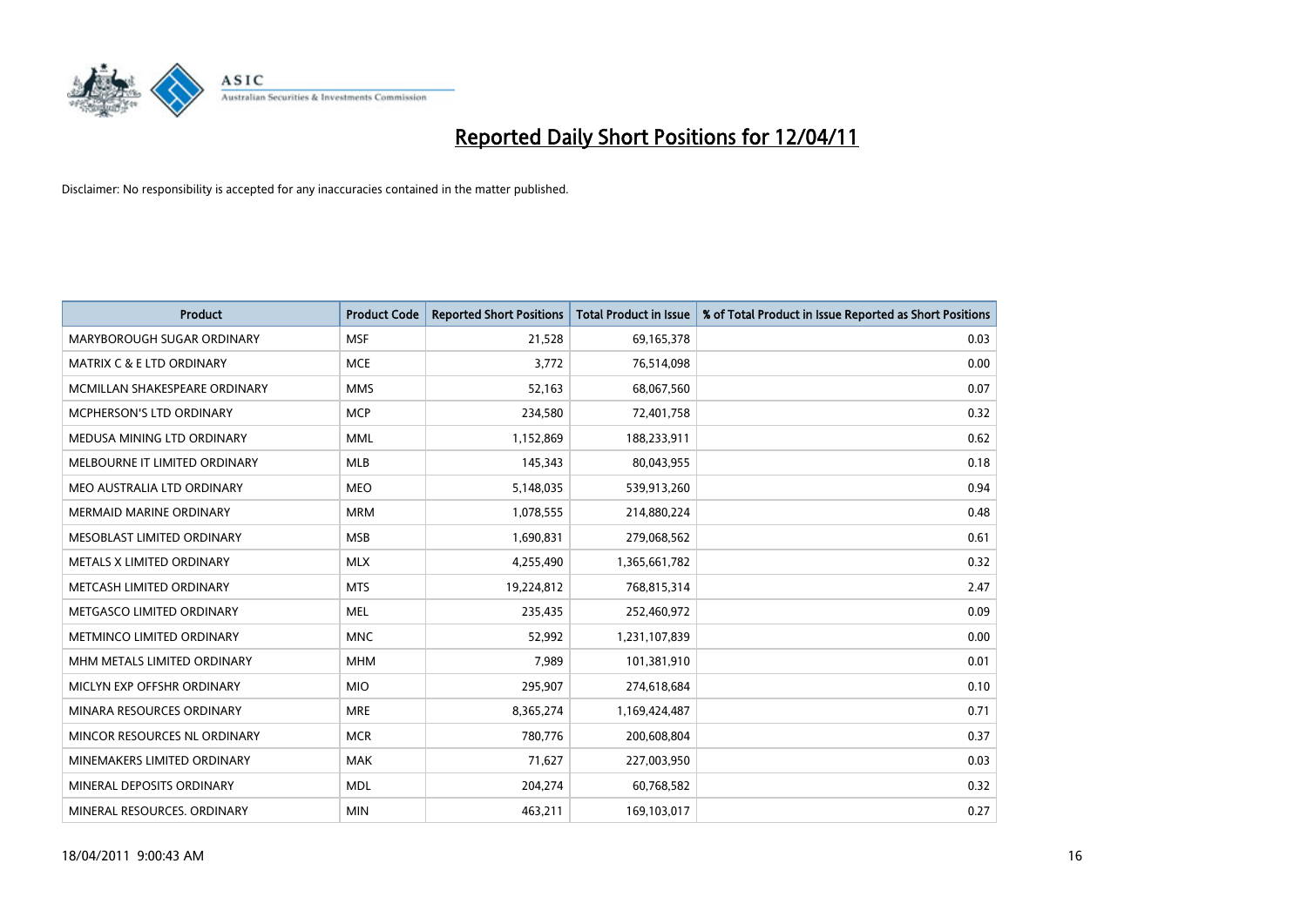

| Product                                 | <b>Product Code</b> | <b>Reported Short Positions</b> | <b>Total Product in Issue</b> | % of Total Product in Issue Reported as Short Positions |
|-----------------------------------------|---------------------|---------------------------------|-------------------------------|---------------------------------------------------------|
| MIRABELA NICKEL LTD ORDINARY            | <b>MBN</b>          | 10,424,983                      | 491,561,237                   | 2.10                                                    |
| MIRVAC GROUP STAPLED SECURITIES         | <b>MGR</b>          | 14,911,650                      | 3,416,924,188                 | 0.42                                                    |
| <b>MOLOPO ENERGY LTD ORDINARY</b>       | <b>MPO</b>          | 1,416,144                       | 250,972,584                   | 0.56                                                    |
| MOLY MINES LIMITED ORDINARY             | <b>MOL</b>          | 4,207                           | 365,893,989                   | 0.00                                                    |
| MONADELPHOUS GROUP ORDINARY             | <b>MND</b>          | 503,902                         | 87,576,827                    | 0.57                                                    |
| <b>MOUNT GIBSON IRON ORDINARY</b>       | <b>MGX</b>          | 6,116,396                       | 1,082,570,693                 | 0.53                                                    |
| MULTIPLEX SITES SITES                   | <b>MXUPA</b>        | 36                              | 4,500,000                     | 0.00                                                    |
| MURCHISON METALS LTD ORDINARY           | <b>MMX</b>          | 12,088,596                      | 435,884,268                   | 2.79                                                    |
| MYER HOLDINGS LTD ORDINARY              | <b>MYR</b>          | 8,816,299                       | 582,847,884                   | 1.50                                                    |
| <b>MYSTATE LIMITED ORDINARY</b>         | <b>MYS</b>          | 1,400                           | 67,439,158                    | 0.00                                                    |
| NAMOI COTTON CO-OP CO-OPERATIVE CAP.UNT | <b>NAM</b>          | 205,227                         | 96,978,836                    | 0.21                                                    |
| NATIONAL AUST, BANK ORDINARY            | <b>NAB</b>          | 11,952,158                      | 2,169,641,214                 | 0.55                                                    |
| NATURAL FUEL LIMITED ORDINARY           | <b>NFL</b>          | 8,715,662                       | 721,912                       | 1,207.30                                                |
| NAVITAS LIMITED ORDINARY                | <b>NVT</b>          | 2,637,636                       | 369,358,564                   | 0.73                                                    |
| NEPTUNE MARINE ORDINARY                 | <b>NMS</b>          | 660,073                         | 1,739,066,409                 | 0.04                                                    |
| NEW HOPE CORPORATION ORDINARY           | <b>NHC</b>          | 830,988                         | 830,230,549                   | 0.11                                                    |
| NEWCREST MINING ORDINARY                | <b>NCM</b>          | 4,002,112                       | 765,000,000                   | 0.50                                                    |
| NEWS CORP A NON-VOTING CDI              | <b>NWSLV</b>        | 912,537                         | 1,829,573,297                 | 0.04                                                    |
| NEWS CORP B VOTING CDI                  | <b>NWS</b>          | 6,122,540                       | 798,520,953                   | 0.76                                                    |
| NEXBIS LIMITED ORDINARY                 | <b>NBS</b>          | 63,733                          | 798,356,704                   | 0.01                                                    |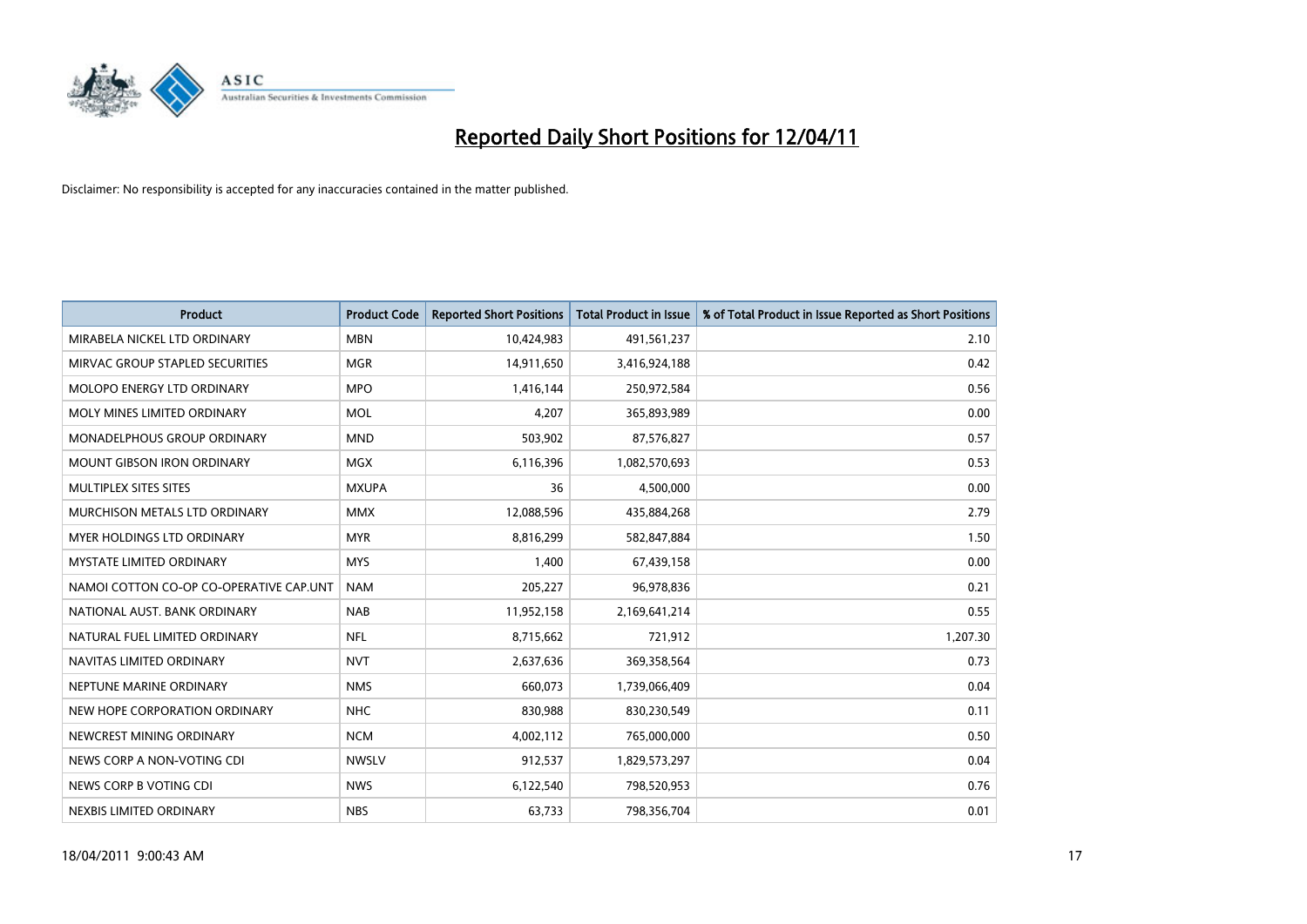

| <b>Product</b>                        | <b>Product Code</b> | <b>Reported Short Positions</b> | <b>Total Product in Issue</b> | % of Total Product in Issue Reported as Short Positions |
|---------------------------------------|---------------------|---------------------------------|-------------------------------|---------------------------------------------------------|
| NEXUS ENERGY LIMITED ORDINARY         | <b>NXS</b>          | 24,611,413                      | 1,020,257,304                 | 2.39                                                    |
| NIB HOLDINGS LIMITED ORDINARY         | <b>NHF</b>          | 400.754                         | 466,765,752                   | 0.08                                                    |
| NICK SCALI LIMITED ORDINARY           | <b>NCK</b>          | 39,246                          | 81,000,000                    | 0.04                                                    |
| NIDO PETROLEUM ORDINARY               | <b>NDO</b>          | 263,563                         | 1,373,822,119                 | 0.01                                                    |
| NKWE PLATINUM 10C US COMMON           | <b>NKP</b>          | 150,000                         | 559,651,184                   | 0.03                                                    |
| NOBLE MINERAL RES ORDINARY            | <b>NMG</b>          | 1,147,518                       | 380,916,899                   | 0.30                                                    |
| NORTHERN CREST ORDINARY               | <b>NOC</b>          | 24,345                          | 116,074,781                   | 0.02                                                    |
| NORTHERN IRON LTD ORDINARY            | <b>NFE</b>          | 1,609,501                       | 336,084,863                   | 0.46                                                    |
| NORTHERN MIN LTD ORDINARY             | <b>NTU</b>          | 97,075                          | 164,545,022                   | 0.06                                                    |
| NRW HOLDINGS LIMITED ORDINARY         | <b>NWH</b>          | 2,521,708                       | 251,223,000                   | 0.99                                                    |
| NSL CONSOLIDATED LTD ORDINARY         | <b>NSL</b>          | 101,269                         | 270,661,373                   | 0.03                                                    |
| NUFARM LIMITED ORDINARY               | <b>NUF</b>          | 6,012,022                       | 261,833,005                   | 2.28                                                    |
| OAKTON LIMITED ORDINARY               | <b>OKN</b>          | 671,506                         | 93,800,235                    | 0.72                                                    |
| OCEANAGOLD CORP. CHESS DEPOSITARY INT | <b>OGC</b>          | 1,591,552                       | 262,180,388                   | 0.60                                                    |
| OCEANIA CAPITAL LTD ORDINARY          | <b>OCP</b>          | 2,500                           | 91,921,295                    | 0.00                                                    |
| OIL SEARCH LTD ORDINARY               | OSH                 | 13,374,853                      | 1,316,672,727                 | 1.00                                                    |
| <b>OILEX LTD ORDINARY</b>             | <b>OEX</b>          | 15,688                          | 253,274,885                   | 0.01                                                    |
| OM HOLDINGS LIMITED ORDINARY          | OMH                 | 6,211,437                       | 504,085,150                   | 1.24                                                    |
| <b>ONESTEEL LIMITED ORDINARY</b>      | OST                 | 13,764,927                      | 1,334,723,421                 | 1.01                                                    |
| ORICA LIMITED ORDINARY                | ORI                 | 1,721,862                       | 363,223,767                   | 0.46                                                    |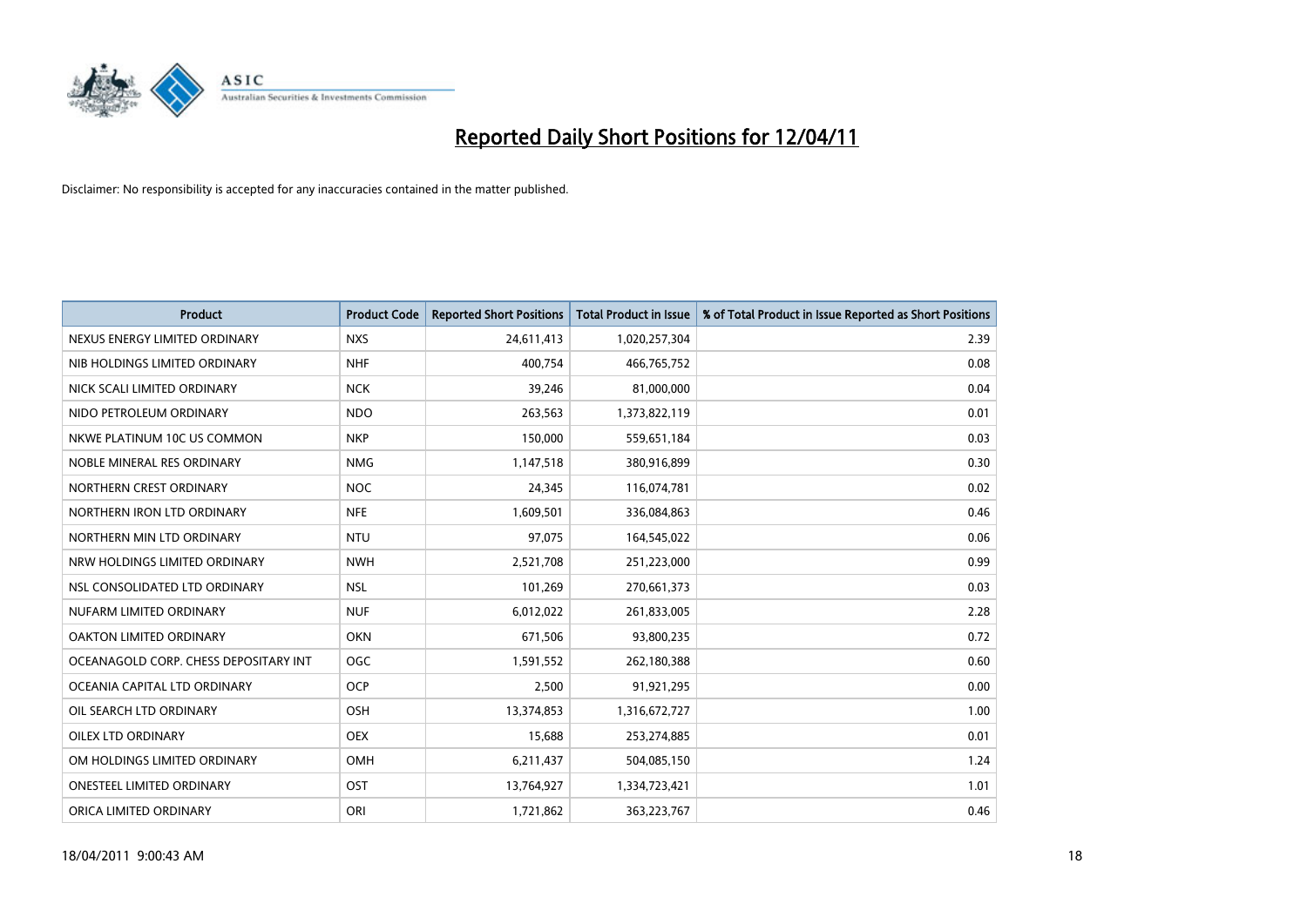

| Product                        | <b>Product Code</b> | <b>Reported Short Positions</b> | <b>Total Product in Issue</b> | % of Total Product in Issue Reported as Short Positions |
|--------------------------------|---------------------|---------------------------------|-------------------------------|---------------------------------------------------------|
| ORIGIN ENERGY DEFERRED         | ORGN                | 3,770                           | 89,641,361                    | 0.00                                                    |
| ORIGIN ENERGY ORDINARY         | <b>ORG</b>          | 11,221,226                      | 974,144,829                   | 1.11                                                    |
| OROCOBRE LIMITED ORDINARY      | <b>ORE</b>          | 52,603                          | 102,813,894                   | 0.05                                                    |
| OROTONGROUP LIMITED ORDINARY   | ORL                 | 3,375                           | 40,880,902                    | 0.01                                                    |
| OTTO ENERGY LIMITED ORDINARY   | <b>OEL</b>          | 109,204                         | 1,134,540,071                 | 0.01                                                    |
| OZ MINERALS ORDINARY           | OZL                 | 24,465,107                      | 3,238,546,504                 | 0.74                                                    |
| <b>PACIFIC BRANDS ORDINARY</b> | <b>PBG</b>          | 8,786,869                       | 931,386,248                   | 0.94                                                    |
| PALADIN ENERGY LTD ORDINARY    | <b>PDN</b>          | 13,503,979                      | 777,698,217                   | 1.73                                                    |
| PANAUST LIMITED ORDINARY       | <b>PNA</b>          | 16,303,454                      | 2,965,008,426                 | 0.52                                                    |
| PANORAMIC RESOURCES ORDINARY   | PAN                 | 1,366,558                       | 207,050,710                   | 0.65                                                    |
| PAPERLINX LIMITED ORDINARY     | <b>PPX</b>          | 19,687,799                      | 603,580,761                   | 3.26                                                    |
| PAPILLON RES LTD ORDINARY      | PIR                 | 180,816                         | 190,554,855                   | 0.09                                                    |
| PATTIES FOODS LTD ORDINARY     | PFL                 |                                 | 138,908,853                   | 0.00                                                    |
| PEET LIMITED ORDINARY          | <b>PPC</b>          | 21,240                          | 302,965,804                   | 0.00                                                    |
| PENINSULA ENERGY LTD ORDINARY  | <b>PEN</b>          | 505,000                         | 2,086,495,200                 | 0.02                                                    |
| PERILYA LIMITED ORDINARY       | PEM                 | 460,253                         | 526,075,563                   | 0.09                                                    |
| PERPETUAL LIMITED ORDINARY     | PPT                 | 2,264,308                       | 44,669,352                    | 5.08                                                    |
| PERSEUS MINING LTD ORDINARY    | PRU                 | 4,102,745                       | 424,017,088                   | 0.96                                                    |
| PETSEC ENERGY ORDINARY         | <b>PSA</b>          | 223,332                         | 231,283,622                   | 0.10                                                    |
| PHARMAXIS LTD ORDINARY         | <b>PXS</b>          | 1,024,967                       | 228,127,809                   | 0.45                                                    |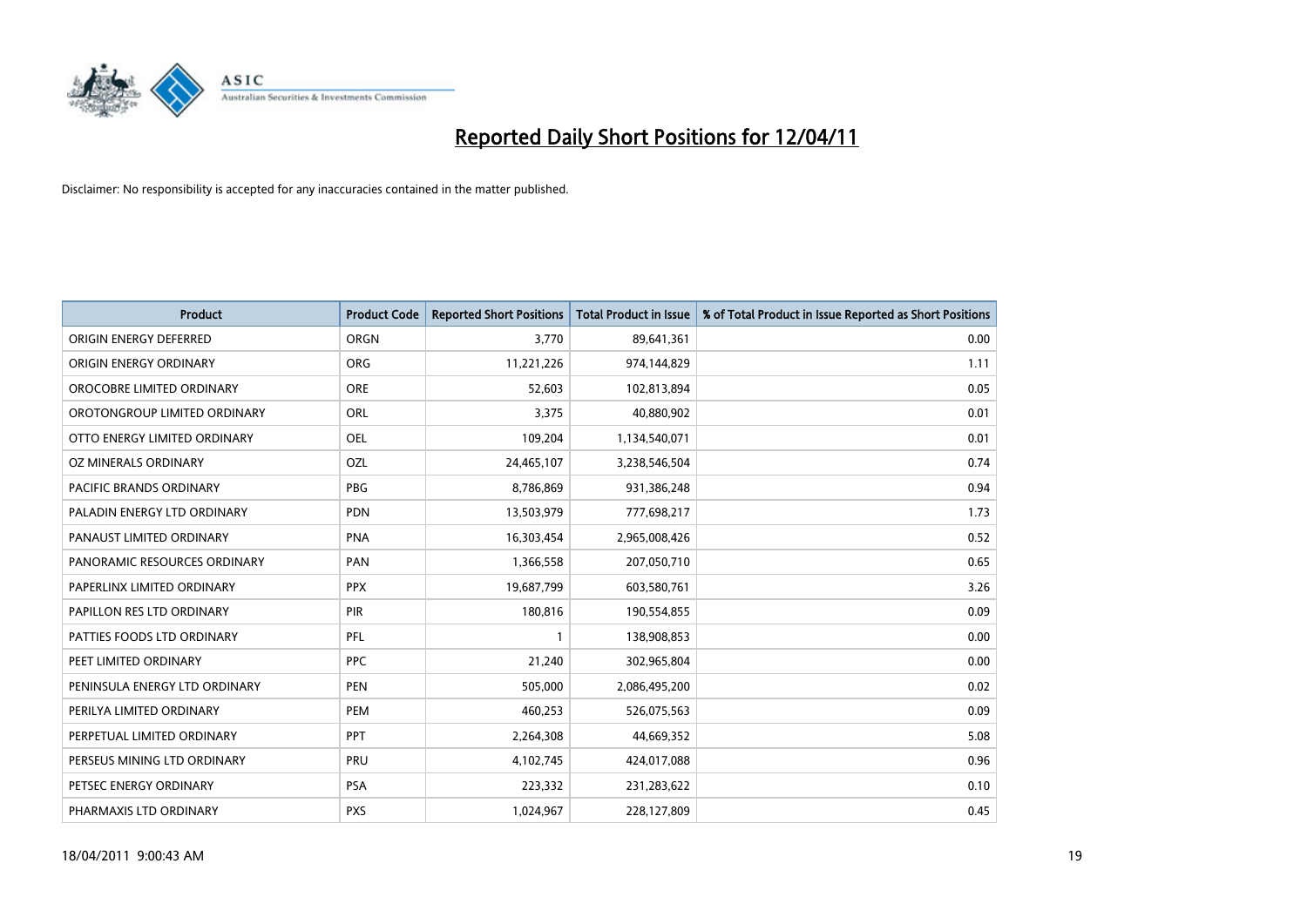

| Product                              | <b>Product Code</b> | <b>Reported Short Positions</b> | <b>Total Product in Issue</b> | % of Total Product in Issue Reported as Short Positions |
|--------------------------------------|---------------------|---------------------------------|-------------------------------|---------------------------------------------------------|
| PHOTON GROUP LTD ORDINARY            | PGA                 | 250,510                         | 1,540,543,357                 | 0.02                                                    |
| PLATINUM ASSET ORDINARY              | <b>PTM</b>          | 7,361,397                       | 561,347,878                   | 1.29                                                    |
| PLATINUM AUSTRALIA ORDINARY          | <b>PLA</b>          | 5,466,687                       | 392,430,039                   | 1.40                                                    |
| PLATINUM CAPITAL LTD ORDINARY        | <b>PMC</b>          |                                 | 164,959,410                   | 0.00                                                    |
| PMP LIMITED ORDINARY                 | <b>PMP</b>          | 76,393                          | 335,338,483                   | 0.02                                                    |
| PORT BOUVARD LIMITED ORDINARY        | PBD                 | 6,754                           | 593,868,295                   | 0.00                                                    |
| PREMIER INVESTMENTS ORDINARY         | <b>PMV</b>          | 366,138                         | 155,062,831                   | 0.23                                                    |
| PRIMA BIOMED LTD ORDINARY            | <b>PRR</b>          | 340,621                         | 795,497,098                   | 0.04                                                    |
| PRIMARY HEALTH CARE ORDINARY         | <b>PRY</b>          | 10,300,978                      | 496,103,188                   | 2.06                                                    |
| PRIME INFR GROUP. STAPLED SECURITIES | PIH                 | 308,735                         | 351,776,795                   | 0.09                                                    |
| PRIME MEDIA GRP LTD ORDINARY         | <b>PRT</b>          | 14,825                          | 366,330,303                   | 0.00                                                    |
| PROGEN PHARMACEUTIC ORDINARY         | PGL                 | 151,596                         | 24,709,097                    | 0.61                                                    |
| PROGRAMMED ORDINARY                  | <b>PRG</b>          | 379,782                         | 118,169,908                   | 0.32                                                    |
| <b>PSIVIDA CORP CDI 1:1</b>          | <b>PVA</b>          | 6,878                           | 8,896,217                     | 0.08                                                    |
| <b>QANTAS AIRWAYS ORDINARY</b>       | QAN                 | 34,592,083                      | 2,265,123,620                 | 1.54                                                    |
| OBE INSURANCE GROUP ORDINARY         | <b>OBE</b>          | 17,892,685                      | 1,073,894,369                 | 1.64                                                    |
| OR NATIONAL LIMITED ORDINARY         | <b>ORN</b>          | 18,914,330                      | 2,440,000,000                 | 0.77                                                    |
| RAMELIUS RESOURCES ORDINARY          | <b>RMS</b>          | 138,280                         | 291,208,795                   | 0.04                                                    |
| RAMSAY HEALTH CARE ORDINARY          | <b>RHC</b>          | 1,622,240                       | 202,081,252                   | 0.80                                                    |
| <b>RCR TOMLINSON ORDINARY</b>        | <b>RCR</b>          | 57,836                          | 131,897,672                   | 0.04                                                    |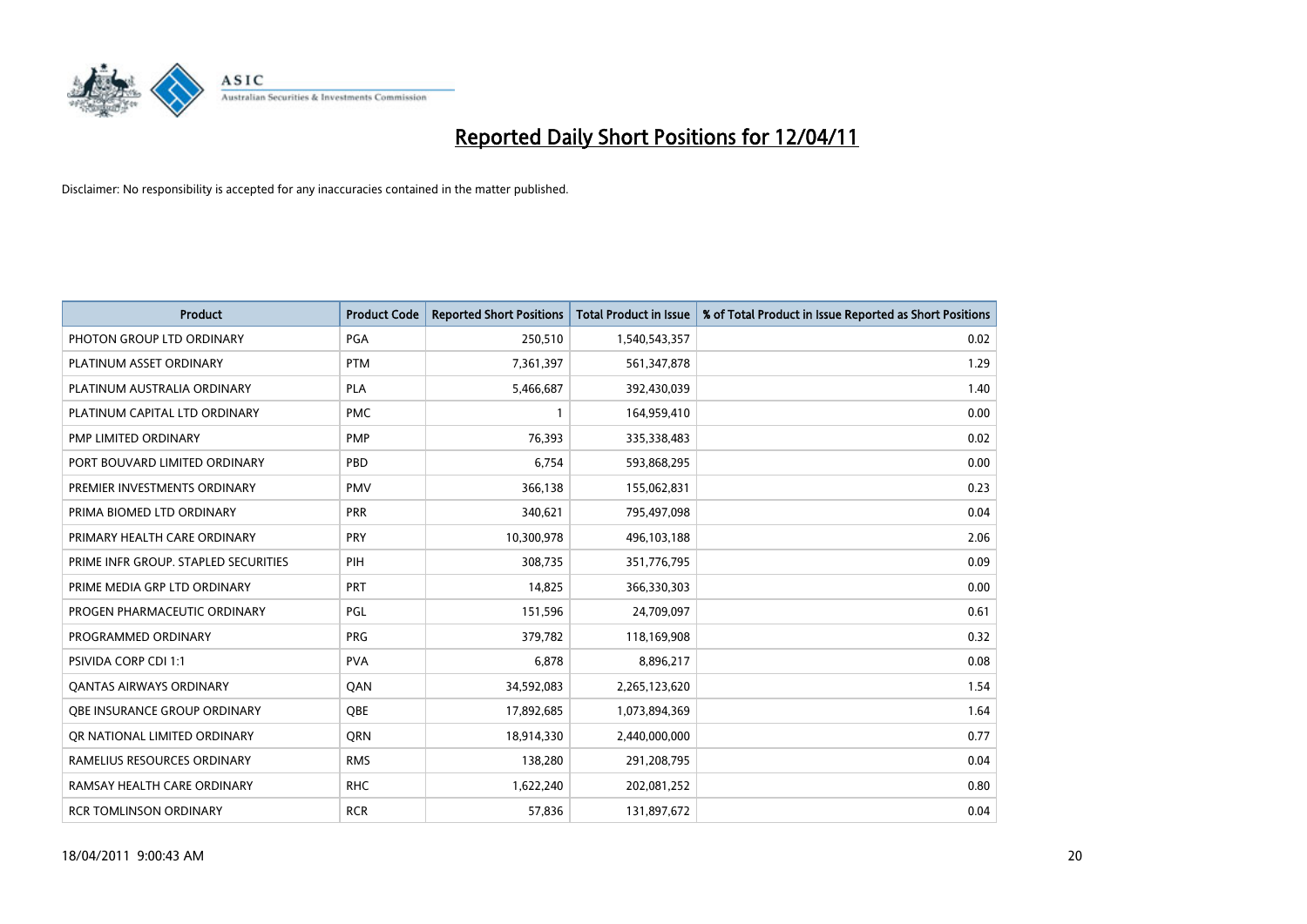

| <b>Product</b>                     | <b>Product Code</b> | <b>Reported Short Positions</b> | <b>Total Product in Issue</b> | % of Total Product in Issue Reported as Short Positions |
|------------------------------------|---------------------|---------------------------------|-------------------------------|---------------------------------------------------------|
| <b>REA GROUP ORDINARY</b>          | <b>REA</b>          | 41,459                          | 129,691,280                   | 0.02                                                    |
| RECKON LIMITED ORDINARY            | <b>RKN</b>          | 680                             | 133,384,060                   | 0.00                                                    |
| <b>RED 5 LIMITED ORDINARY</b>      | <b>RED</b>          | 40,480                          | 1,283,597,526                 | 0.00                                                    |
| RED FORK ENERGY ORDINARY           | <b>RFE</b>          | 28,148                          | 160,035,000                   | 0.01                                                    |
| REED RESOURCES LTD ORDINARY        | <b>RDR</b>          | 268,204                         | 229,830,556                   | 0.12                                                    |
| <b>REGIS RESOURCES ORDINARY</b>    | <b>RRL</b>          | 2,060,774                       | 431,150,415                   | 0.47                                                    |
| RESMED INC CDI 10:1                | <b>RMD</b>          | 10,289,790                      | 1,534,676,730                 | 0.67                                                    |
| <b>RESOLUTE MINING ORDINARY</b>    | <b>RSG</b>          | 4,278,943                       | 467,464,116                   | 0.92                                                    |
| RESOURCE GENERATION ORDINARY       | <b>RES</b>          | 304,553                         | 244,400,530                   | 0.12                                                    |
| RETAIL FOOD GROUP ORDINARY         | <b>RFG</b>          | 1,451                           | 107,788,918                   | 0.00                                                    |
| REVERSE CORP LIMITED ORDINARY      | <b>REF</b>          | 25,141                          | 92,382,175                    | 0.03                                                    |
| REX MINERALS LIMITED ORDINARY      | <b>RXM</b>          | 171,491                         | 150,688,879                   | 0.10                                                    |
| <b>RHG LIMITED ORDINARY</b>        | <b>RHG</b>          | 56,345                          | 318,745,978                   | 0.01                                                    |
| <b>RIDLEY CORPORATION ORDINARY</b> | <b>RIC</b>          | 799,517                         | 307,817,071                   | 0.26                                                    |
| RIO TINTO LIMITED ORDINARY         | <b>RIO</b>          | 16,134,168                      | 435,758,720                   | 3.70                                                    |
| <b>RIVERCITY MOTORWAY STAPLED</b>  | <b>RCY</b>          | 132,000                         | 957,010,115                   | 0.01                                                    |
| RIVERSDALE MINING ORDINARY         | <b>RIV</b>          | 1,055,864                       | 244,431,186                   | 0.43                                                    |
| ROBUST RESOURCES ORDINARY          | <b>ROL</b>          | 1,122,683                       | 84,944,097                    | 1.32                                                    |
| ROC OIL COMPANY ORDINARY           | <b>ROC</b>          | 6,567,674                       | 713,154,560                   | 0.91                                                    |
| RP DATA LTD ORDINARY               | <b>RPX</b>          | 364,038                         | 149,246,421                   | 0.24                                                    |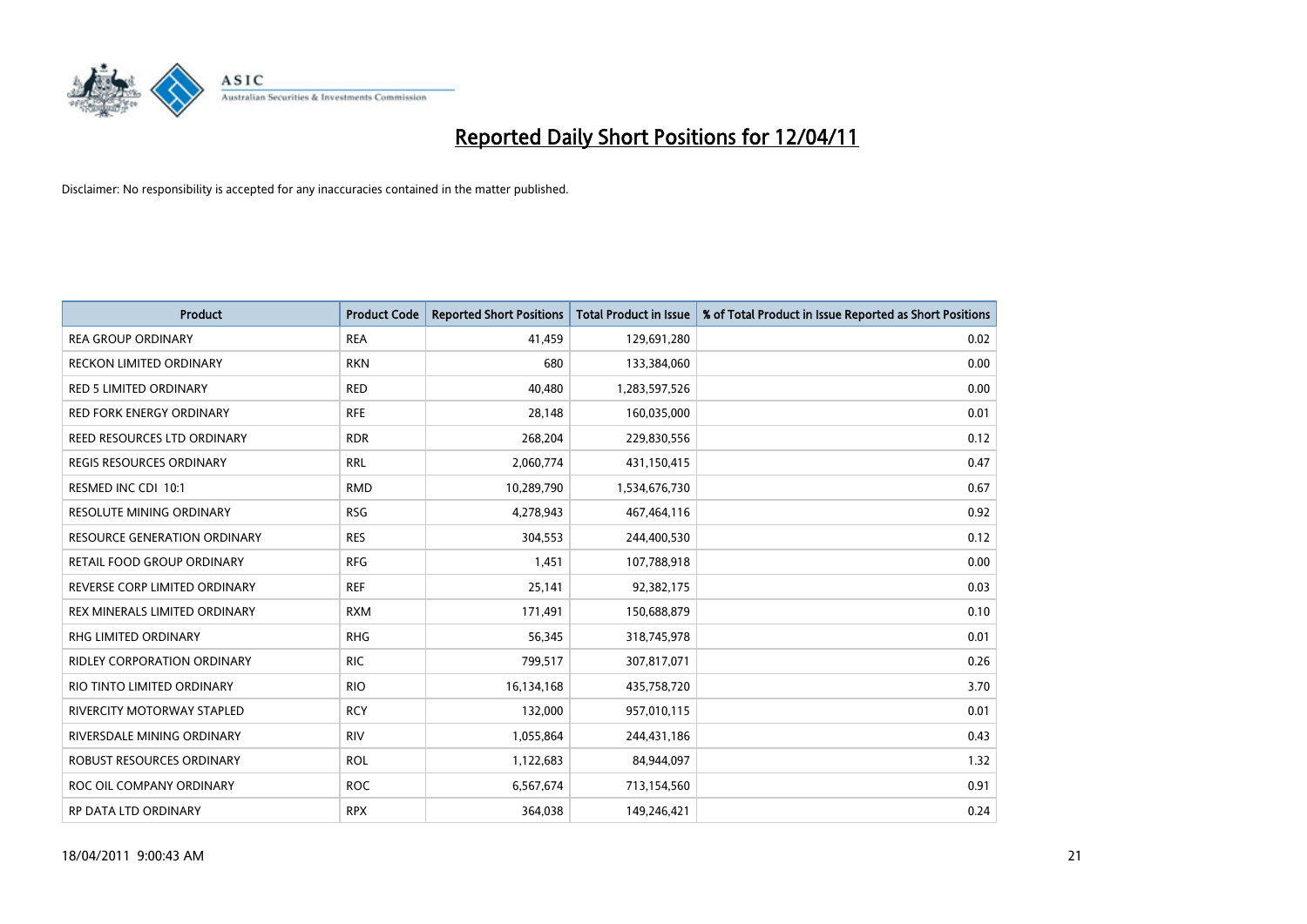

| <b>Product</b>                           | <b>Product Code</b> | <b>Reported Short Positions</b> | Total Product in Issue | % of Total Product in Issue Reported as Short Positions |
|------------------------------------------|---------------------|---------------------------------|------------------------|---------------------------------------------------------|
| SAI GLOBAL LIMITED ORDINARY              | SAI                 | 250,794                         | 199,552,155            | 0.10                                                    |
| SALMAT LIMITED ORDINARY                  | <b>SLM</b>          | 146,245                         | 159,767,799            | 0.09                                                    |
| SAMSON OIL & GAS LTD ORDINARY            | SSN                 | 3,204,350                       | 1,726,088,509          | 0.18                                                    |
| SANDFIRE RESOURCES ORDINARY              | <b>SFR</b>          | 577,006                         | 148,309,969            | 0.37                                                    |
| <b>SANTOS LTD ORDINARY</b>               | <b>STO</b>          | 8,429,722                       | 877,913,584            | 0.97                                                    |
| SARACEN MINERAL ORDINARY                 | <b>SAR</b>          | 593,778                         | 492,151,415            | 0.11                                                    |
| SEDGMAN LIMITED ORDINARY                 | <b>SDM</b>          | 450,520                         | 209,752,689            | 0.22                                                    |
| SEEK LIMITED ORDINARY                    | <b>SEK</b>          | 5,507,134                       | 336,584,488            | 1.63                                                    |
| SENETAS CORPORATION ORDINARY             | SEN                 | 756,999                         | 463,105,195            | 0.16                                                    |
| SENEX ENERGY LIMITED ORDINARY            | <b>SXY</b>          | 3                               | 732,862,800            | 0.00                                                    |
| SERVCORP LIMITED ORDINARY                | SRV                 | 77,902                          | 98,440,807             | 0.08                                                    |
| SERVICE STREAM ORDINARY                  | <b>SSM</b>          | 344,663                         | 283,418,867            | 0.12                                                    |
| SEVEN GROUP HOLDINGS ORDINARY            | <b>SVW</b>          | 398,720                         | 305,410,281            | 0.11                                                    |
| SIGMA PHARMACEUTICAL ORDINARY            | <b>SIP</b>          | 17,166,690                      | 1,178,626,572          | 1.45                                                    |
| SILEX SYSTEMS ORDINARY                   | <b>SLX</b>          | 337,068                         | 170,128,997            | 0.20                                                    |
| SILVER LAKE RESOURCE ORDINARY            | <b>SLR</b>          | 92,730                          | 178,882,838            | 0.04                                                    |
| SIMS METAL MGMT LTD ORDINARY             | SGM                 | 3,442,581                       | 205,393,914            | 1.67                                                    |
| SINGAPORE TELECOMM. CHESS DEPOSITARY INT | SGT                 | 4,976,015                       | 276,569,442            | 1.78                                                    |
| SKILLED GROUP LTD ORDINARY               | <b>SKE</b>          | 115,232                         | 232,963,526            | 0.05                                                    |
| SKY CITY ENTERTAIN. ORDINARY             | <b>SKC</b>          | 119,879                         | 576,958,340            | 0.02                                                    |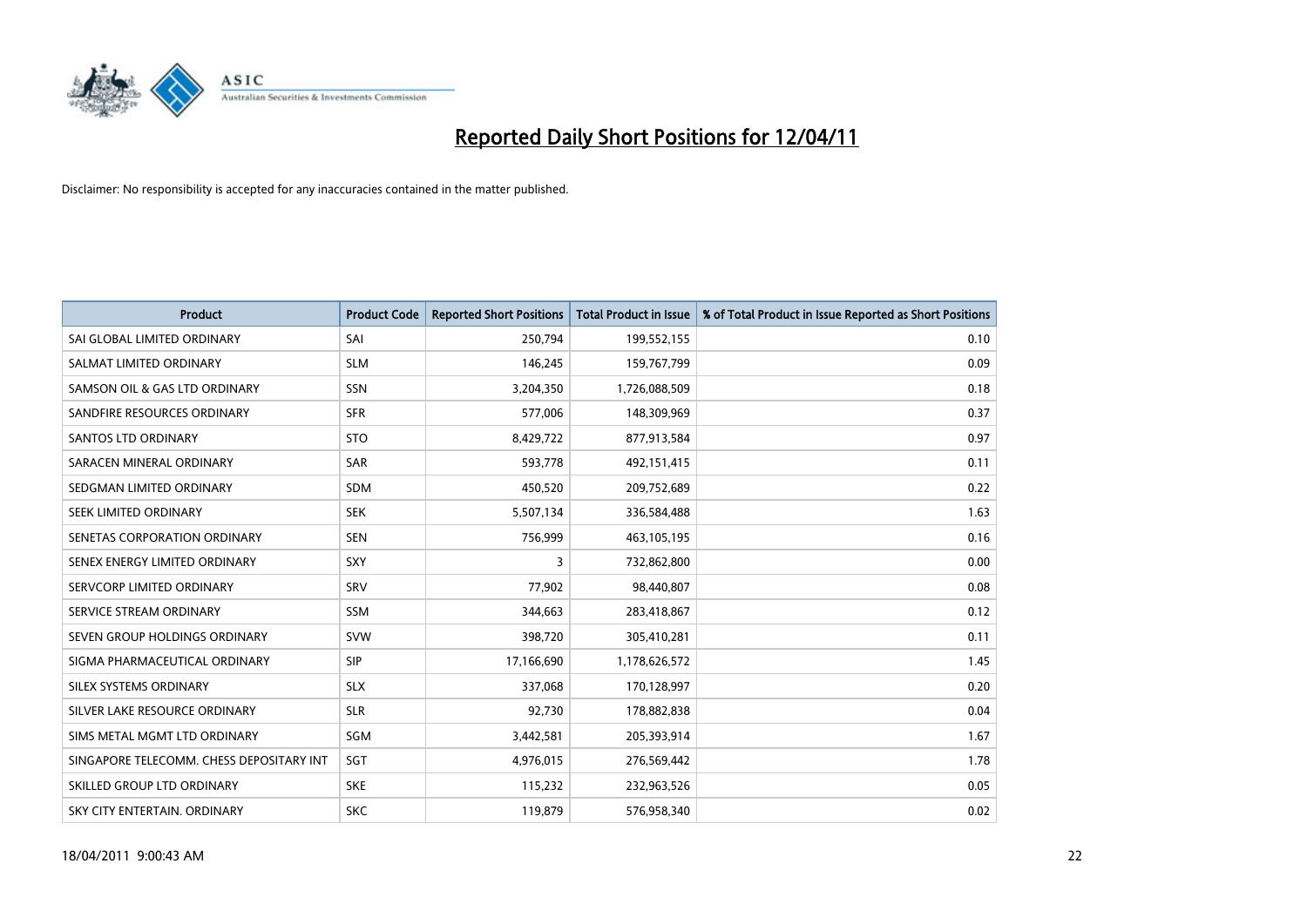

| <b>Product</b>                           | <b>Product Code</b> | <b>Reported Short Positions</b> | <b>Total Product in Issue</b> | % of Total Product in Issue Reported as Short Positions |
|------------------------------------------|---------------------|---------------------------------|-------------------------------|---------------------------------------------------------|
| SKY NETWORK ORDINARY                     | <b>SKT</b>          | 68,765                          | 389,139,785                   | 0.02                                                    |
| SMS MANAGEMENT, ORDINARY                 | <b>SMX</b>          | 54,489                          | 67,661,358                    | 0.07                                                    |
| SONIC HEALTHCARE ORDINARY                | <b>SHL</b>          | 6,629,149                       | 388,429,875                   | 1.68                                                    |
| SOUL PATTINSON (W.H) ORDINARY            | SOL                 | 50,299                          | 238,640,580                   | 0.02                                                    |
| SP AUSNET STAPLED SECURITIES             | SPN                 | 4,746,791                       | 2,795,115,439                 | 0.17                                                    |
| SPARK INFRASTRUCTURE STAPLED NOTE & UNIT | SKI                 | 15,259,880                      | 1,326,734,264                 | 1.14                                                    |
| SPDR 200 FUND ETF UNITS                  | <b>STW</b>          | 8                               | 50,839,159                    | 0.00                                                    |
| SPECIALTY FASHION ORDINARY               | <b>SFH</b>          | 1,872,548                       | 191,686,122                   | 0.97                                                    |
| SPHERE MINERALS LTD ORDINARY             | <b>SPH</b>          | 1,991                           | 171,348,151                   | 0.00                                                    |
| SPOTLESS GROUP LTD ORDINARY              | <b>SPT</b>          | 2,234,681                       | 261,070,153                   | 0.84                                                    |
| ST BARBARA LIMITED ORDINARY              | <b>SBM</b>          | 3,438,796                       | 325,615,389                   | 1.06                                                    |
| STAGING CONNECTIONS ORDINARY             | <b>STG</b>          | 2,917,189                       | 78,317,726                    | 3.72                                                    |
| STANMORE COAL LTD ORDINARY               | <b>SMR</b>          | 75.540                          | 87,270,738                    | 0.08                                                    |
| STARPHARMA HOLDINGS ORDINARY             | SPL                 | 193,420                         | 247,402,721                   | 0.08                                                    |
| STH AMERICAN COR LTD ORDINARY            | SAY                 | 9,200                           | 245,846,493                   | 0.00                                                    |
| STHN CROSS MEDIA ORDINARY                | <b>SXL</b>          | 1,645,880                       | 379,186,016                   | 0.43                                                    |
| STOCKLAND UNITS/ORD STAPLED              | SGP                 | 17,369,632                      | 2,383,036,717                 | 0.72                                                    |
| STRAITS RES LTD. ORDINARY                | SRO                 | 8,003,585                       | 324,355,749                   | 2.46                                                    |
| STW COMMUNICATIONS ORDINARY              | SGN                 | 225,599                         | 364,310,964                   | 0.06                                                    |
| SUNCORP GROUP LTD ORDINARY               | <b>SUN</b>          | 6,411,487                       | 1,286,600,980                 | 0.46                                                    |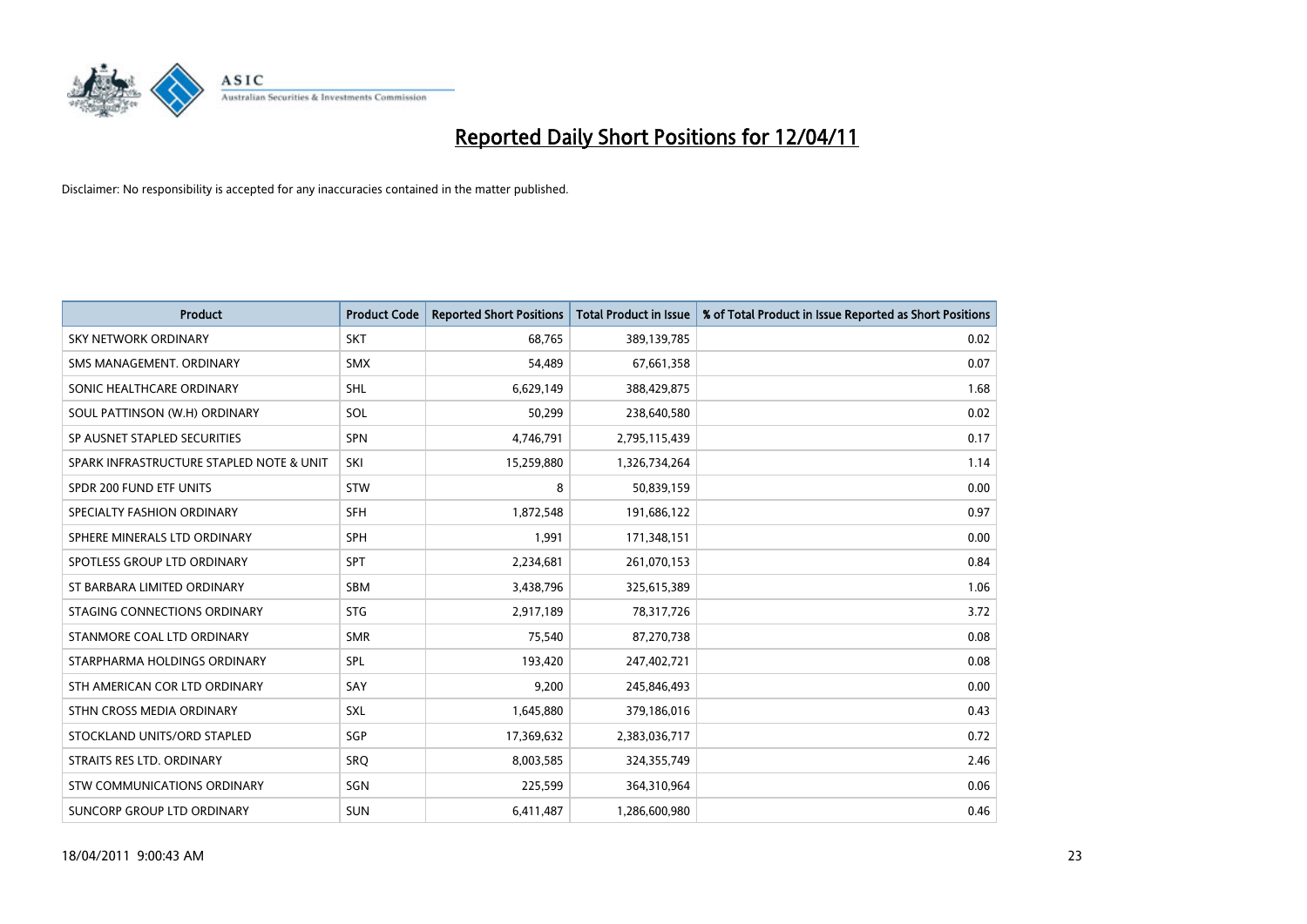

| <b>Product</b>                      | <b>Product Code</b> | <b>Reported Short Positions</b> | <b>Total Product in Issue</b> | % of Total Product in Issue Reported as Short Positions |
|-------------------------------------|---------------------|---------------------------------|-------------------------------|---------------------------------------------------------|
| SUNDANCE ENERGY ORDINARY            | <b>SEA</b>          | 19,609                          | 276,709,585                   | 0.01                                                    |
| SUNDANCE RESOURCES ORDINARY         | SDL                 | 20,244,131                      | 2,718,671,668                 | 0.74                                                    |
| SUNLAND GROUP LTD ORDINARY          | <b>SDG</b>          | 12,843                          | 224,881,794                   | 0.00                                                    |
| SUPER RET REP LTD ORDINARY          | SUL                 | 231,385                         | 130,018,739                   | 0.19                                                    |
| SWICK MINING ORDINARY               | <b>SWK</b>          | 1,548                           | 236,724,970                   | 0.00                                                    |
| SYMEX HOLDINGS ORDINARY             | <b>SYM</b>          | 6,633                           | 128,048,857                   | 0.01                                                    |
| TABCORP HOLDINGS LTD ORDINARY       | <b>TAH</b>          | 1,001,448                       | 688,019,737                   | 0.13                                                    |
| <b>TALENT2 INTERNATION ORDINARY</b> | <b>TWO</b>          | $\overline{7}$                  | 142,434,450                   | 0.00                                                    |
| <b>TALISMAN MINING ORDINARY</b>     | <b>TLM</b>          | 3,079                           | 130,438,627                   | 0.00                                                    |
| TAP OIL LIMITED ORDINARY            | <b>TAP</b>          | 654,248                         | 240,967,311                   | 0.28                                                    |
| TASSAL GROUP LIMITED ORDINARY       | <b>TGR</b>          | 39,334                          | 146,304,404                   | 0.02                                                    |
| <b>TATTS GROUP LTD ORDINARY</b>     | <b>TTS</b>          | 14,940,340                      | 1,318,683,208                 | 1.11                                                    |
| <b>TELECOM CORPORATION ORDINARY</b> | <b>TEL</b>          | 17,713,392                      | 1,924,649,369                 | 0.91                                                    |
| TELSTRA CORPORATION, ORDINARY       | <b>TLS</b>          | 21,138,885                      | 12,443,074,357                | 0.16                                                    |
| TEN NETWORK HOLDINGS ORDINARY       | <b>TEN</b>          | 33,292,761                      | 1,045,236,720                 | 3.20                                                    |
| TERANGA GOLD CORP CDI 1:1           | <b>TGZ</b>          | 244,172                         | 150,228,220                   | 0.15                                                    |
| TFS CORPORATION LTD ORDINARY        | <b>TFC</b>          | 64,248                          | 262,656,661                   | 0.02                                                    |
| THE REJECT SHOP ORDINARY            | <b>TRS</b>          | 540,150                         | 26,033,570                    | 2.06                                                    |
| THOR MINING PLC CHESS DEPOSITARY    | <b>THR</b>          | 2,307                           | 222,489,120                   | 0.00                                                    |
| THORN GROUP LIMITED ORDINARY        | <b>TGA</b>          | 7,399                           | 129,858,924                   | 0.00                                                    |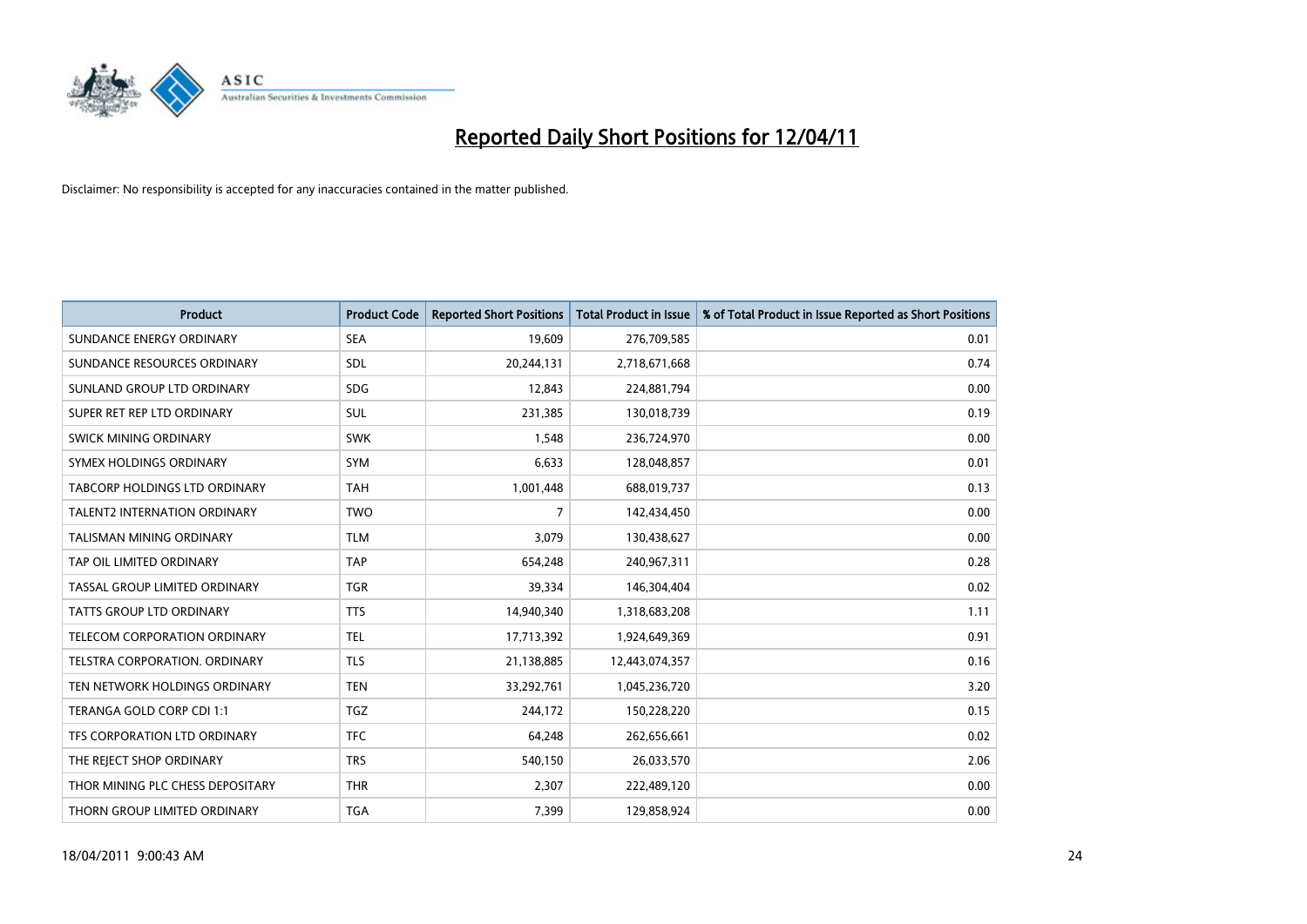

| <b>Product</b>                          | <b>Product Code</b> | <b>Reported Short Positions</b> | Total Product in Issue | % of Total Product in Issue Reported as Short Positions |
|-----------------------------------------|---------------------|---------------------------------|------------------------|---------------------------------------------------------|
| THUNDELARRA EXPLOR. ORDINARY            | <b>THX</b>          | 54,224                          | 153,578,927            | 0.04                                                    |
| TIGER RESOURCES ORDINARY                | <b>TGS</b>          | 151,955                         | 668,635,549            | 0.02                                                    |
| TIMBERCORP LIMITED ORDINARY             | <b>TIM</b>          | 90,074                          | 352,071,429            | 0.02                                                    |
| TISHMAN SPEYER UNITS                    | <b>TSO</b>          | 69,279                          | 338,440,904            | 0.02                                                    |
| TNG LIMITED ORDINARY                    | <b>TNG</b>          | 4,321                           | 284,803,062            | 0.00                                                    |
| TOLL HOLDINGS LTD ORDINARY              | <b>TOL</b>          | 17,007,158                      | 710,128,531            | 2.40                                                    |
| TORO ENERGY LIMITED ORDINARY            | <b>TOE</b>          | 35,404                          | 964,936,676            | 0.00                                                    |
| <b>TOWER AUSTRALIA ORDINARY</b>         | <b>TAL</b>          | 3,845,208                       | 419,652,394            | 0.91                                                    |
| TOWER LIMITED ORDINARY                  | <b>TWR</b>          | 690,119                         | 263,603,448            | 0.26                                                    |
| TOX FREE SOLUTIONS ORDINARY             | <b>TOX</b>          | 14,801                          | 92,290,500             | 0.01                                                    |
| TPG TELECOM LIMITED ORDINARY            | <b>TPM</b>          | 4,101,841                       | 775,522,421            | 0.52                                                    |
| TRANSFIELD SERV INFR STAPLED SECURITIES | <b>TSI</b>          | 140,971                         | 438,756,421            | 0.03                                                    |
| <b>TRANSFIELD SERVICES ORDINARY</b>     | <b>TSE</b>          | 3,968,288                       | 549,715,957            | 0.71                                                    |
| TRANSPACIFIC INDUST, ORDINARY           | <b>TPI</b>          | 13,785,732                      | 960,638,735            | 1.42                                                    |
| TRANSURBAN GROUP TRIPLE STAPLED SEC.    | <b>TCL</b>          | 4,047,963                       | 1,443,543,731          | 0.26                                                    |
| TRINITY GROUP STAPLED SECURITIES        | <b>TCO</b>          | 3.419                           | 231,701,539            | 0.00                                                    |
| TROY RESOURCES NL ORDINARY              | <b>TRY</b>          | 44.936                          | 87,968,823             | 0.05                                                    |
| UGL LIMITED ORDINARY                    | <b>UGL</b>          | 5,640,025                       | 166,047,171            | 3.36                                                    |
| UNILIFE CORPORATION CDI US PROHIBITED   | <b>UNS</b>          | 371,749                         | 273,245,765            | 0.13                                                    |
| UXC LIMITED ORDINARY                    | <b>UXC</b>          | 45,584                          | 305,789,718            | 0.01                                                    |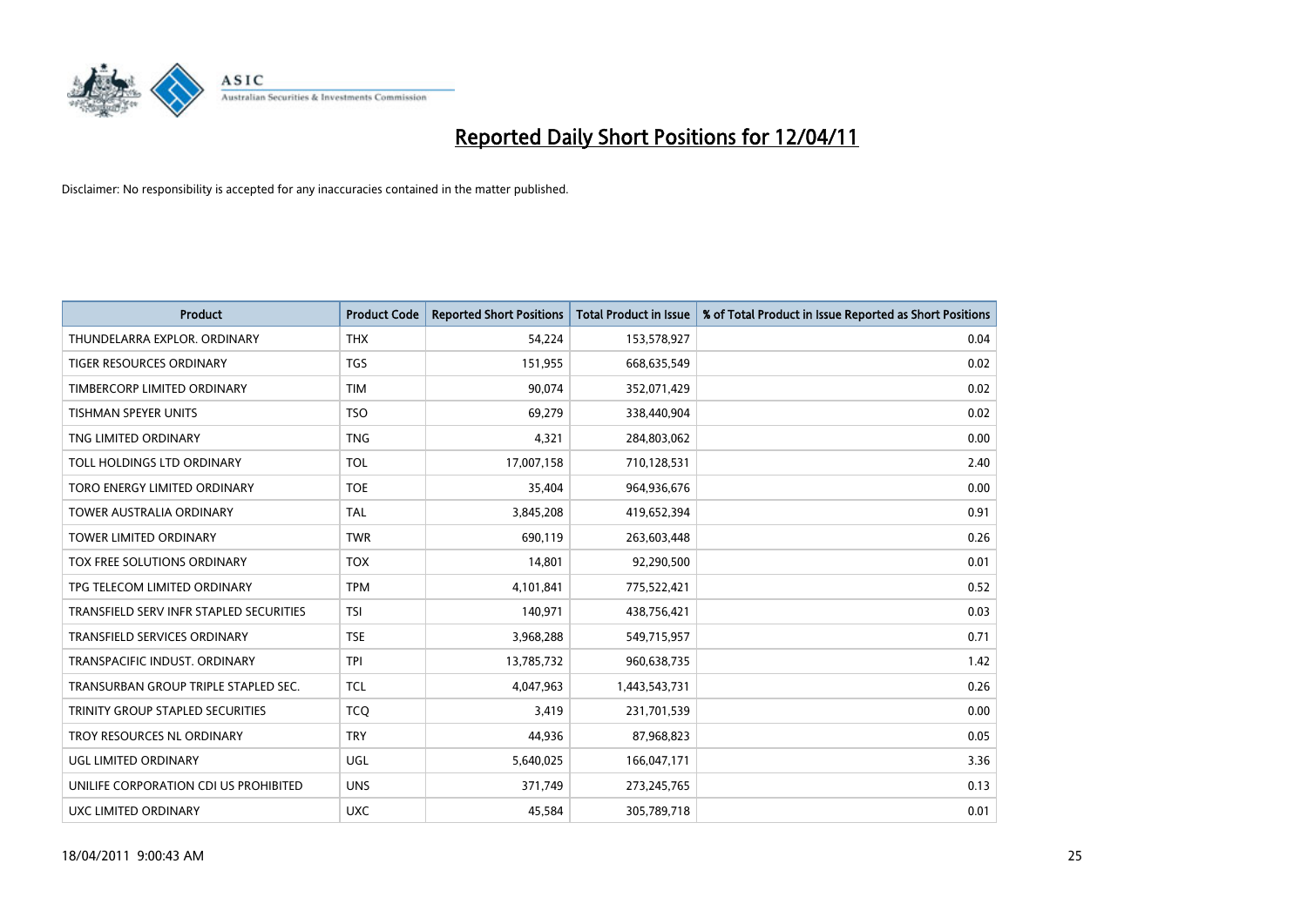

| <b>Product</b>                            | <b>Product Code</b> | <b>Reported Short Positions</b> | <b>Total Product in Issue</b> | % of Total Product in Issue Reported as Short Positions |
|-------------------------------------------|---------------------|---------------------------------|-------------------------------|---------------------------------------------------------|
| VALAD PROPERTY GROUP STAPLED US PROHIBIT. | <b>VPG</b>          | 3,907,015                       | 115,108,116                   | 3.39                                                    |
| <b>VDM GROUP LIMITED ORDINARY</b>         | <b>VMG</b>          | 11,116                          | 193,127,749                   | 0.01                                                    |
| <b>VENTURE MINERALS ORDINARY</b>          | <b>VMS</b>          | 146,339                         | 220,943,592                   | 0.06                                                    |
| VILLAGE ROADSHOW LTD ORDINARY             | <b>VRL</b>          | 28,508                          | 151,439,777                   | 0.02                                                    |
| <b>VIRGIN BLUE HOLDINGS ORDINARY</b>      | <b>VBA</b>          | 35,785,388                      | 2,210,197,600                 | 1.63                                                    |
| <b>VISION GROUP HLDGS ORDINARY</b>        | <b>VGH</b>          | 78,000                          | 74,061,110                    | 0.11                                                    |
| <b>VITA GROUP LTD ORDINARY</b>            | <b>VTG</b>          | 75,190                          | 142,499,800                   | 0.05                                                    |
| VITERRA INC CDI 1:1                       | <b>VTA</b>          | 3,828                           | 68,629,939                    | 0.01                                                    |
| WATPAC LIMITED ORDINARY                   | <b>WTP</b>          | 29,185                          | 183,341,382                   | 0.01                                                    |
| <b>WDS LIMITED ORDINARY</b>               | <b>WDS</b>          | 701                             | 144,055,662                   | 0.00                                                    |
| WEBFIRM GROUP LTD ORDINARY                | <b>WFM</b>          | 4,876                           | 677,642,536                   | 0.00                                                    |
| <b>WEBIET LIMITED ORDINARY</b>            | <b>WEB</b>          | 344,313                         | 77,961,278                    | 0.45                                                    |
| <b>WESFARMERS LIMITED ORDINARY</b>        | <b>WES</b>          | 19,672,909                      | 1,005,191,394                 | 1.94                                                    |
| WESFARMERS LIMITED PARTIALLY PROTECTED    | <b>WESN</b>         | 64,215                          | 151,880,768                   | 0.03                                                    |
| WEST AUSTRALIAN NEWS ORDINARY             | <b>WAN</b>          | 2,997,325                       | 219,668,970                   | 1.36                                                    |
| <b>WESTERN AREAS NL ORDINARY</b>          | <b>WSA</b>          | 9,392,608                       | 179,735,899                   | 5.21                                                    |
| WESTERN DESERT RES. ORDINARY              | <b>WDR</b>          | 948                             | 154,684,908                   | 0.00                                                    |
| WESTFIELD GROUP ORD/UNIT STAPLED SEC      | <b>WDC</b>          | 9,377,513                       | 2,308,988,539                 | 0.39                                                    |
| WESTFIELD RETAIL TST UNIT STAPLED         | <b>WRT</b>          | 20,813,720                      | 3,054,166,195                 | 0.69                                                    |
| WESTPAC BANKING CORP ORDINARY             | <b>WBC</b>          | 27,212,748                      | 3,008,914,235                 | 0.88                                                    |